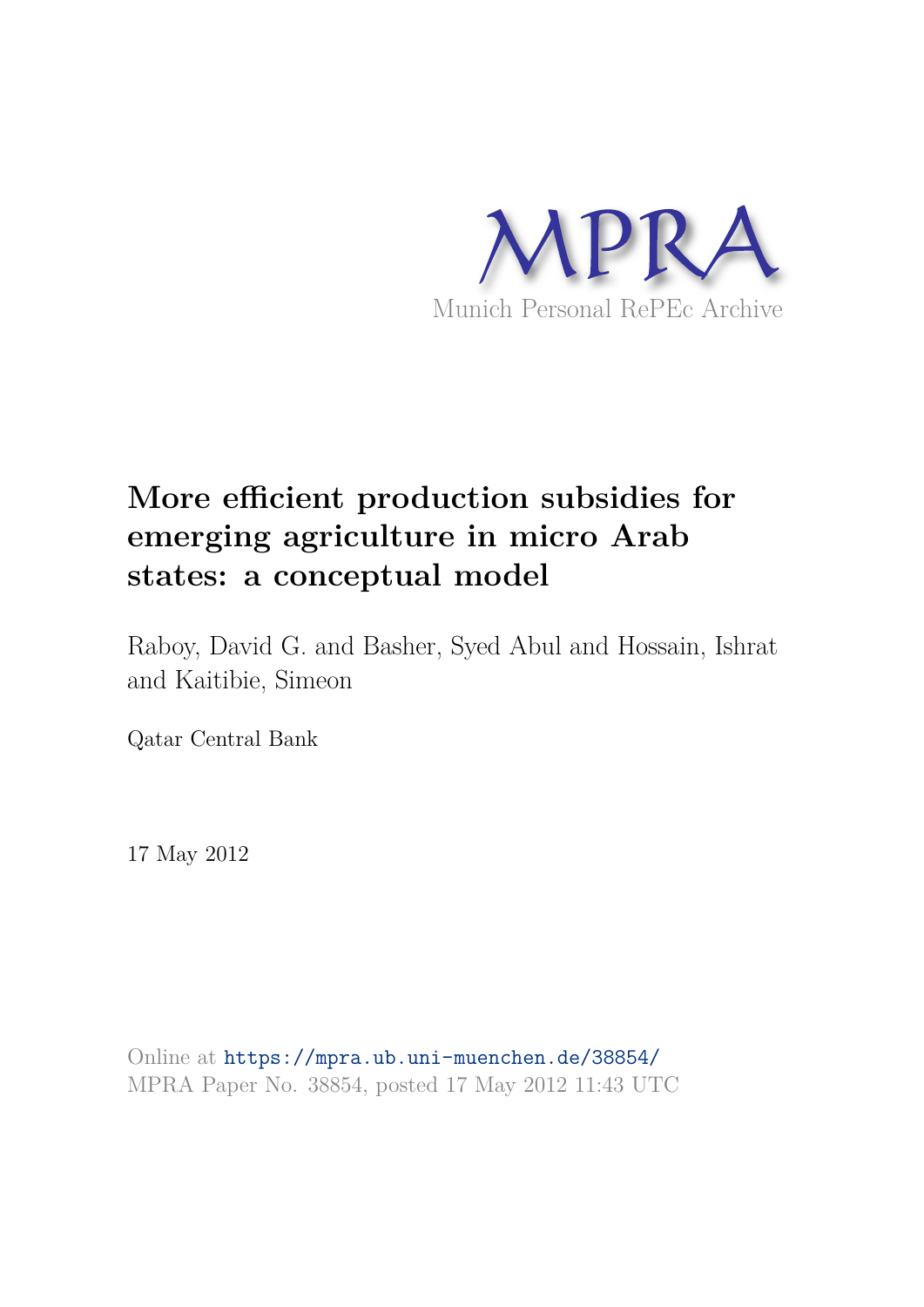# **MORE EFFICIENT PRODUCTION SUBSIDIES FOR EMERGING AGRICULTURE IN MICRO ARAB STATES: A CONCEPTUAL MODEL**

# **David G. Raboy,<sup>1</sup> Syed Abul Basher,2,3 Ishrat Hossain,3,4 and Simeon Kaitibie3,4 [DRABOY@PATTONBOGSS.COM,](mailto:draboy@pattonbogss.com) [BASHERS@QCB.GOV.QA](mailto:bashers@qcb.gov.qa) [, ISHRAT@QU.EDU.QA,](mailto:ishrat@qu.edu.qa) [KAITIBIE@QU.EDU.QA](mailto:KAITIBIE@qu.edu.qa)**

**Abstract.** Import-dependent arid Arab micro states such as those in the Persian Gulf are particularly vulnerable to food-security risk. Among the many remedial policy suggestions is some initiation or increase in domestic production to insulate these countries from supply disruption, import price volatility and high import prices. This paper does not address the efficacy of domestic production but notes that such production will require government intervention in the form of production subsidies to mitigate market risk. The narrow focus of this paper is to provide a conceptual model of subsidies that avoids many previous problems in established subsidy systems. The paper describes a subsidy model that makes the most use of market signals, avoids perverse incentives, and provides a structure to encourage efficiency, quality enhancement and product differentiation in agricultural products. The system is designed to be WTO compliant. The model has two components: a calculation of the true economic cost of a unit of an agricultural product and a deficit payment that is calculated to bridge the gap between true economic cost and market remuneration. The structure of the deficit payment is crucial to the establishment of a beneficial incentive system. The paper provides a mathematical rendering of the model, analysis of the associated incentive structure and a numerical example for a hypothetical Arab micro state.

**Keywords:** Production subsidies; Arab micro states; Cost of capital; Economic efficiency.

<sup>-</sup><sup>1</sup> Corresponding Author. Work performed while seconded as Chief Economist to the Qatar National Food Security Programme (QNFSP), Doha Qatar. Permanent affiliation: Chief Economic Consultant, Patton Boggs LLP, Washington DC, USA. Phone: Office +1-202-457-6508, fax +1-202-457-6315, mobile +1-703-919-1098. email [draboy@pattonboggs.com.](mailto:draboy@pattonboggs.com) Address: Patton Boggs LLP, 2550 M Street NW, Washington DC 20037, USA.

<sup>2</sup> Qatar Central Bank, Doha Qatar.

<sup>3</sup> Qatar National Food Security Program, P.O. Box 923, Doha, Qatar.

<sup>4</sup> Qatar University, Doha Qatar.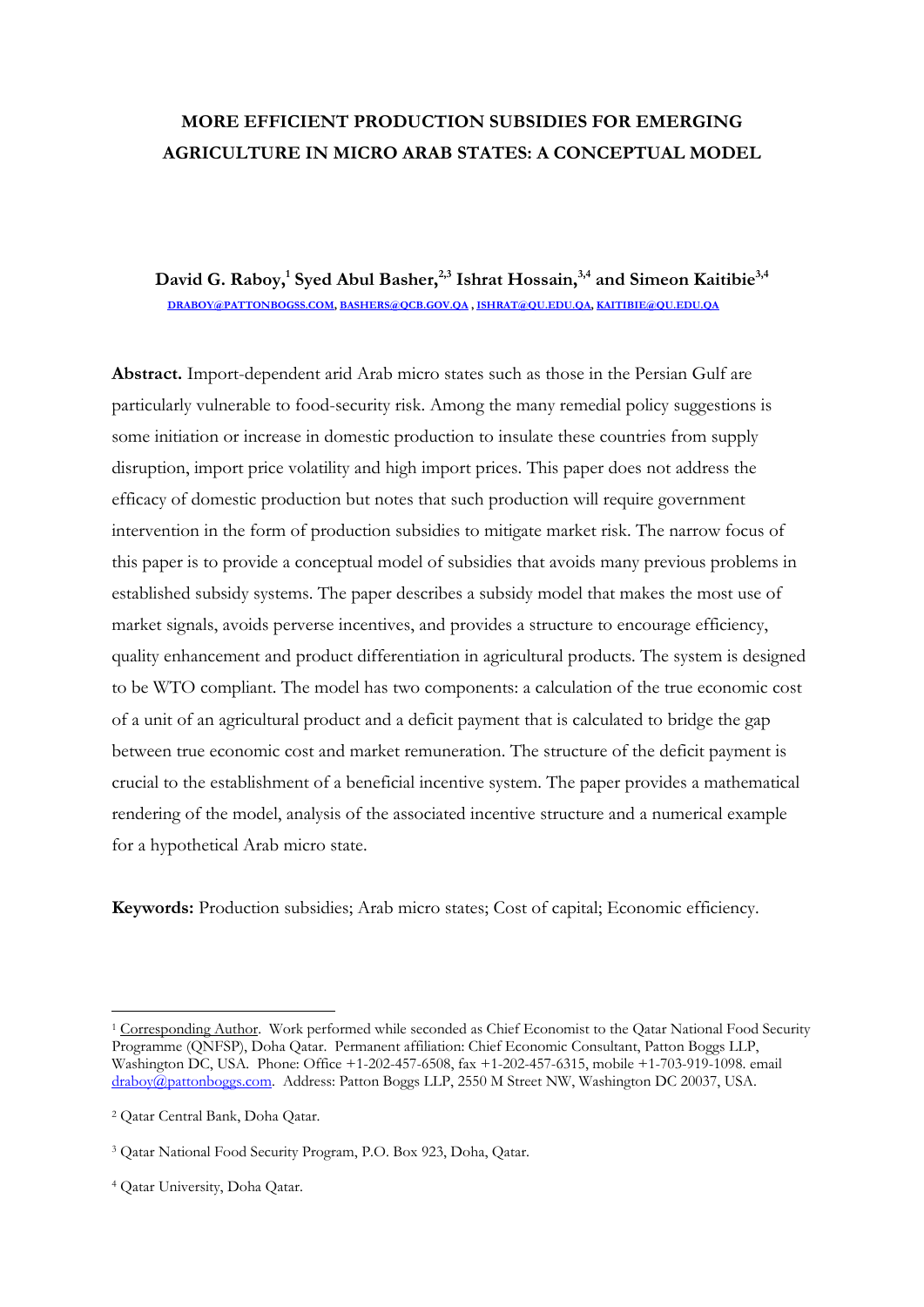#### **1. BACKGROUND**

-

During the food crisis of 2007/2008 some observers opined that the import-dependent Arab world was particularly hard hit by food disruptions, high prices and price volatility. (World Bank 2009) Many food-security proposals emerged, including increased strategic storage, forward contracting, enhanced import diversification, improved logistics and other measures. Some policy makers suggested at least a non-trivial level of domestic production to assist in insulating Arab countries from the effects of external price volatility and export prohibitions that resulted from total or near total import dependence. (World Bank 2009) The problems that must be overcome to enhance domestic production in Arab countries, however, are daunting—water scarcity, arable land constraints, lack of efficient distribution systems, trade barriers, access to capital, market risk, etc. These problems are exacerbated by scale issues that confront Arab micro states such as the majority of those in the Gulf Cooperation Council (GCC).<sup>5,6</sup>

Embryonic agricultural development, especially in micro states, will almost certainly require some level of government intervention, in particular production subsidies. This paper does not opine on or analyze the efficacy, or desirability, of domestic production in Arab micro states, but rather considers situations where decisions have been made to develop at least some domestic production, or states where such production already exists but existing subsidies may be highly inefficient.<sup>7</sup>

The United Arab Emirates (UAE) already has a fairly substantial agricultural sector. Some 70,000 hectares are under cultivation (latest figures—2009) producing about 2 million tonnes of agricultural products, including 1.6 million tonnes of field crops, over 170,000 tonnes of vegetables and almost 280,000 tonnes of fruit. In addition, the UAE has developed livestock with over 4 million head of sheep, goats, and cattle. (UAE 2012)

<sup>&</sup>lt;sup>5</sup> Some have proposed greater cooperation in purchasing among GCC states to achieve the economies of purchasing power scale necessary to mitigate import price volatility and other food security dilemmas that result from lack of scale. It is beyond the purview of this paper to analyze this possibility, and heretofore cooperation has proved illusive, but it is surely a desirable topic for further research.

<sup>6</sup> These include countries such as Bahrain, Kuwait, Oman, Qatar and the United Arab Emirates (UAE), all having miniscule populations. According to Streeten (1993), a country is considered to be "small" if its population were less than 10 million people. Save for the UAE, the Arab micro states we consider have populations much smaller, in the 2 to 3 million range and therefore we refer to them as micro states.

<sup>7</sup> It is also beyond the purview of this paper to opine on the geopolitical implications of food insecurity in micro GCC countries, some of whom are quite wealthy. Suffice it to say that these countries are major energy suppliers, that their energy sectors are highly dependent on expatriate human capital, and that the foreign work force is affected by food-security issues. Debating whether food-security can be ignored in wealthy GCC micro states is a subject for an entirely separate paper dedicated to that subject.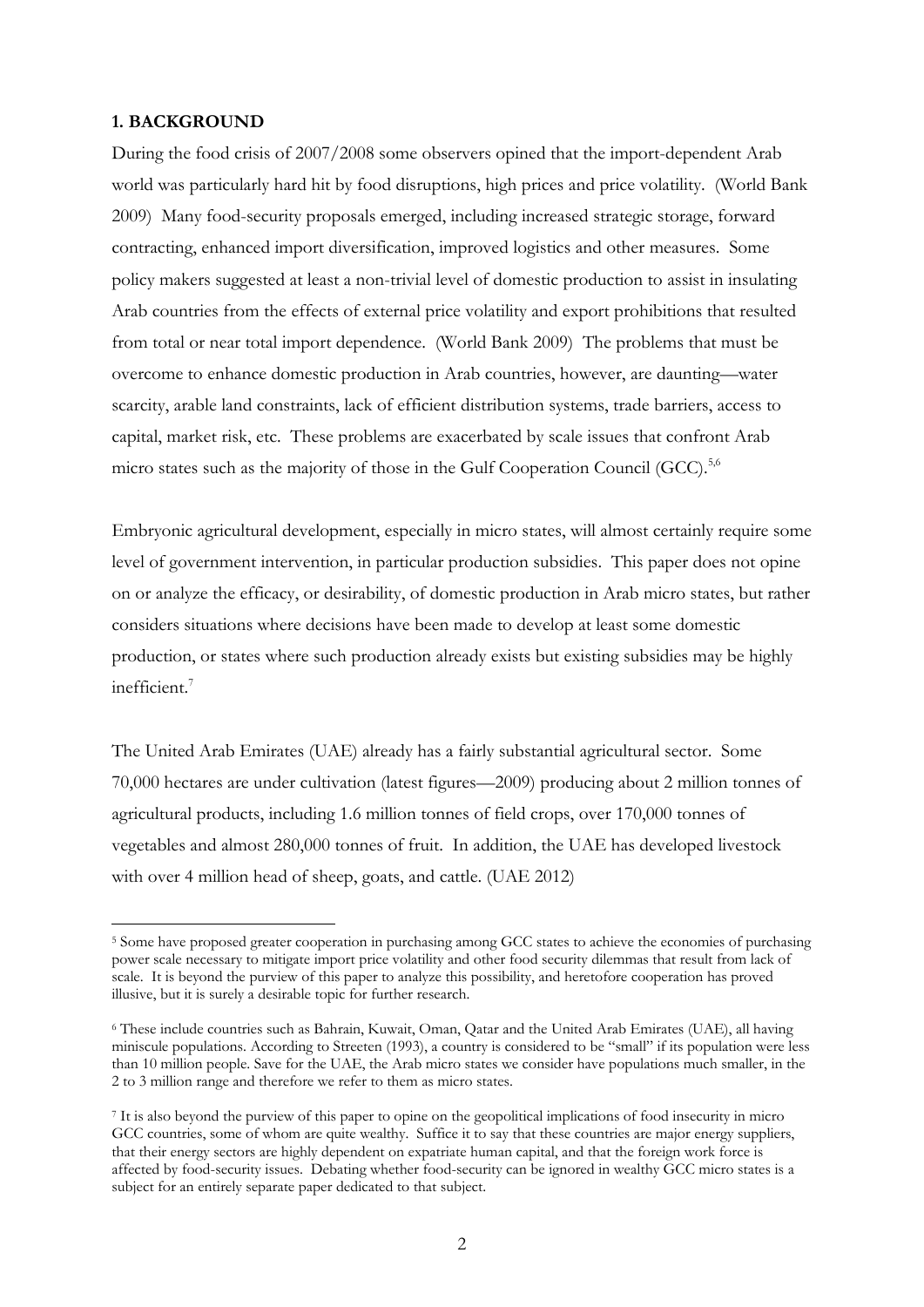The State of Qatar has embarked on a national initiative to develop some level of domestic production for food security purposes. The Qatar National Food Security Programme (QNFSP) envisions employing industrial scale solar plants to power desalination facilities dedicated to agricultural irrigation. Coupled with high-tech production methods such as hydroponics, QNFSP proposes to start what would effectively be a new agricultural sector to augment increased strategic storage and rationalization of imports. The initiative is still in the concept phase and no production has yet occurred, although Qatar does currently produce some fruits and vegetables. (QNFSP 2012)

Kuwait has developed agriculture in certain sectors. The latest data (2006/2007) show 684,000 tonnes of production of vegetables and field crops, 37,000 tonnes of meat and over 200,000 tonnes of eggs and dairy items. (IMF 2011) Much of the meat production is in poultry. As stated, it is well beyond the scope of this paper to assess the desirability of domestic agricultural production in Arab micro states, which would require a social cost-benefit analysis. Whether ill advised or not, if such production is to occur production subsidies will be necessary, and it is in the interests of these micro states to design them properly, so as not to squander scarce resources. Therefore the limited goal of this paper is to present a conceptual model of production subsidies that diminish inefficiency and perverse incentives, encourage quality enhancement, minimize budgetary expenditure, and are WTO compliant. The paper's focus is on subsidies in Arab micro states such as those in the GCC. We refer to productions subsidies as contained in a Market Stabilization System (MSS).

Production subsidies will be required for several reasons. First, the resource scarcity and distribution problems previously mentioned are serious. Second, scale is a complicating issue in micro-states. The same small scale that makes import diversification difficult—leading to high and volatile import prices—results in production-efficiency issues for some products and distribution-chain problems. Third, competing imports are often subsidized.

In a sense, government intervention through production subsidies is a reasonable component of a Public Private Partnership (PPP) system. PPPs have addressed enhancing access to the supply chain for small-holder producers (Rich and Narrod 2010), and promoting food safety and quality control through collective action, involving government and private sector entities. (Narrod *et al*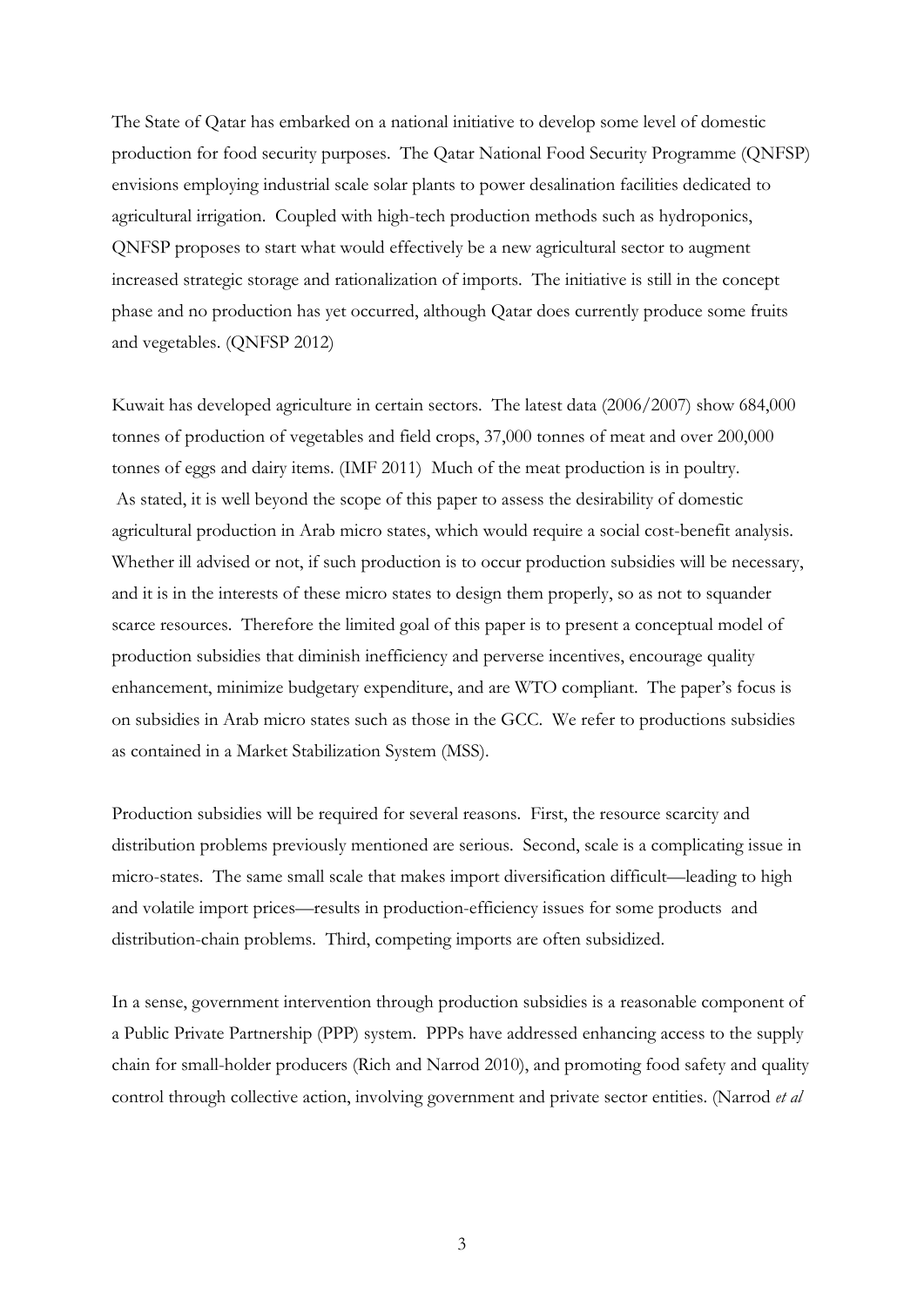2009) Production subsidies are one form of mitigating market risk—a legitimate PPP function; akin in some respects to long-term, fixed-price contracts.<sup>8</sup>

Any MSS must avoid the historically created complexities, distortions, perverse incentives and massive budgetary problems that have been associated with, for example, the EU's Common Agricultural Policy, or the U.S. Farm Program. It also must not rely on subsidized or free inputs that lead to resource inefficiency, overuse, and may result in environmental problems. Input subsidies have been used in the UAE (UAE 2006) and Kuwait (USDA-FAS 2006) Micro states without a history of agriculture are ironically in the unique position of starting fresh when designing a MSS. The MSS described in this paper will bear little relationship to traditional domestic support systems in developed countries with mature agricultural sectors.

The goals of a MSS would be to make the greatest use of market forces, minimize perverse incentives that encourage inefficiency while discouraging product differentiation and quality enhancement, mitigate fraud possibilities, and maximize fiscal efficiency.<sup>9</sup> This analysis will describe, conceptually, a model for a hypothetical Arab micro state that we will denote as "Watan" that attempts to fulfill the goals just stated. Watan is a composite of GCC micro states. The paper will include a mathematical representation of the model, as well as provide a numerical example. The numerical example is for illustrative purposes only.

The remainder of the paper is organized as follows. Section 2 will introduce the conceptual MSS model. Section 3 will present the derivation of the full economic cost of a unit of a specific agricultural commodity. Section 4 will analyze the incentives associated with a few examples of deficit or truing-up payments—the subsidy required to fill the gap between market price and full economic cost. Section 5 will provide a numerical example of the model, including two of the options described in Section 4. Section 6 will offer discussion and consider future research. To demonstrate concepts throughout the paper, we employ corn used as poultry feed as an illustrative commodity. Corn would initially appear an odd choice for an illustration of the MSS in arid Arab micro states, but we note that the UAE produces field crops on 28,000 hectares of

-

<sup>8</sup> Mitigating market risk is essential to food-security-related embryonic agricultural investments in Arab micro states. Given the emphasis on social, as opposed to private, returns, and limited market outlets, such investments bear many of the characteristics of "idiosyncratic" assets (Williamson, 1975) where lock-in and contractual-opportunism issues reign, and mitigation of market risk is especially crucial to private-sector investment.

<sup>9</sup> The latter two topics are not within the scope of this paper and are subjects for future research.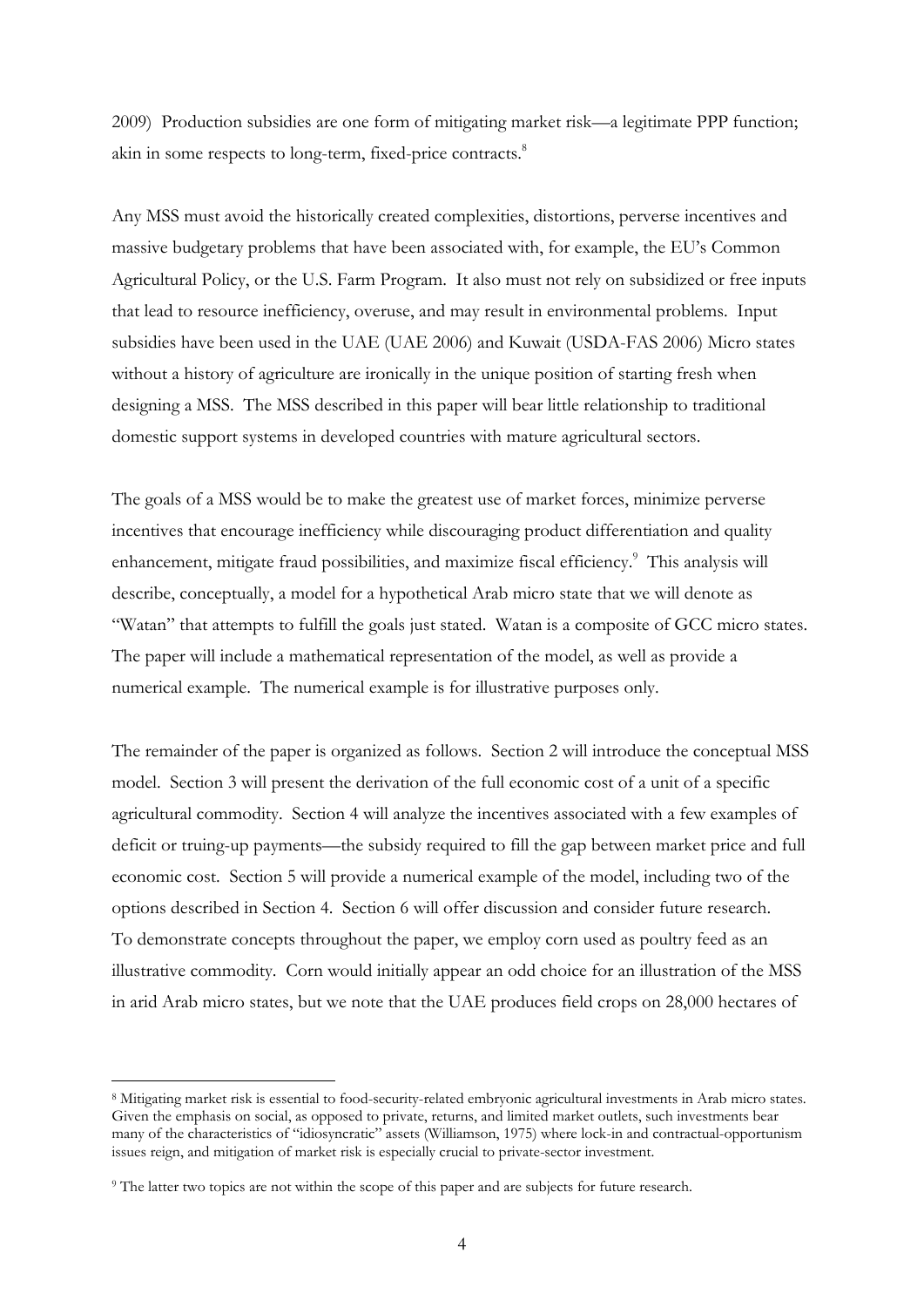land, including over 240,000 tonnes of alfalfa, sorghum and corn. (UAE 2012) In 2005 UAE produced almost 19,000 tonnes of corn. (UAE 2006)

It is clear that production subsidies would be required for corn poultry feed production in Arab micro states given the lack of comparative advantage, allowing for a plausible demonstration of the model. In light of scale issues import diversification is very difficult for grains. For example Qatar imports about 90% of its corn from one country—Argentina.<sup>10</sup> This is further incentive for some domestic production.

Finally Gulf countries have shown an interest in expanding poultry production in part due to *halal* requirements and the expense of monitoring them on imports. Kuwait has, in recent periods, been 22 to 48% self-sufficient in poultry. (FAO 2010) Al-Nassar (2006) has stated: "The poultry industry in Kuwait is one of the leading food industries in the country. It consists of several poultry companies that vary between large, medium and small size poultry producers." In 2007, Kuwait's broiler production was on the order of 35,000 tonnes, and two companies were responsible for 75% of production. (USDA-FAS 2006) Currently the Kuwait poultry industry produces feed from corn imports subsidized by the government. This system is very expensive and drives up domestic poultry costs.  $(USDA-FAS 2006)^{11}$ 

Countries with existing or embryonic poultry sectors have stressed the need for secure supply sources for poultry feed, including enhanced domestic production. For these reasons corn poultry feed will be used in the numerical example contained in this paper but we in no way opine on the desirability of producing corn in the arid climates of Arab micro states; merely noting that it is being done and is agronomically feasible.

## **2. Derivation of the Conceptual MSS Model**

-

The MSS system has two parts: 1) a "Full Cost Price" (*FCP*) which is defined as the true, allinclusive economic cost of a unit of an agricultural commodity; and 2) a "Deficit Payment" which is a "truing up" to ensure that the farmer receives full economic cost remuneration in cases where the market price is insufficient. A crucial and differentiating aspect of the MSS described here is that whereas the *FCP* is calculated periodically, the Deficit Payment is

<sup>10</sup> Authors' calculations based on micro data provided by the Qatar Customs and Ports Authority, 2011.

<sup>11</sup> This was confirmed in an interview with Mutlaq Y. Al-Zayed, Deputy Managing Director, Kuwait Flour Mills & Bakeries in Kuwait City in April 2012. Kuwait Flour Mills operates the corn distribution program.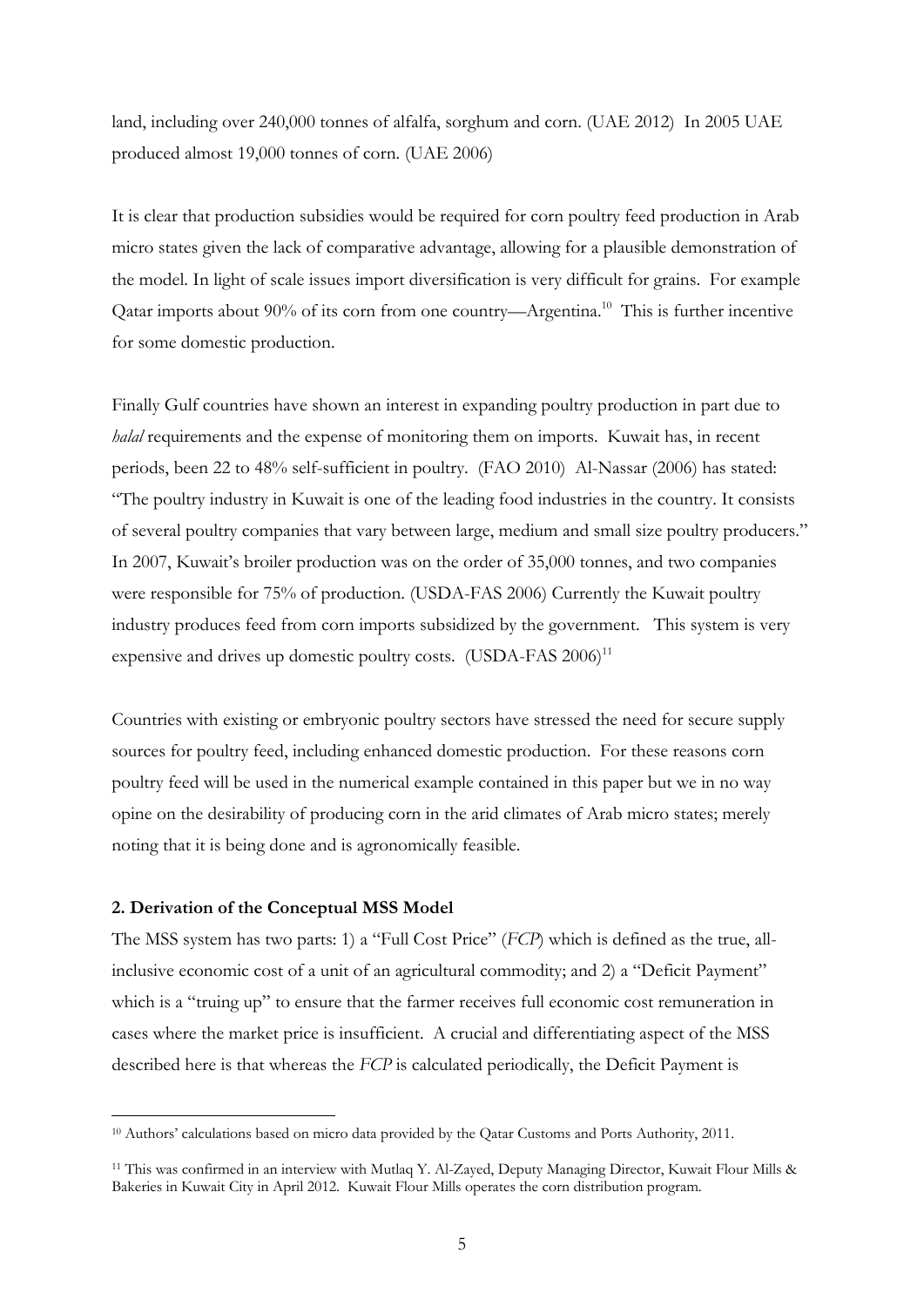determined on a transaction-by-transaction basis. This is a key to maximization of market incentives, and avoids the problems associated with traditional domestic support systems where subsidies are set at the same level per unit for all producers, regardless of their structures, efficiencies, and business models. In the case of micro states, scale becomes an advantage in this area. The small market size makes transaction-by-transaction calculations feasible with even minimal use of information technology (IT) tools.

## **3. The FCP Model**

The starting point for each crop will be the construction of a cost model which accounts for the economic cost of a unit of output—all variable and allocated fixed costs plus a cost of capital which reflects the minimum equity rate of return necessary to induce investors to make an investment in a farm (the "hurdle" rate, or opportunity cost of capital) and keep capital flowing to the enterprise. The output of each commodity model will be a *FCP* which reflects the total economic cost of producing a unit of a given crop.

The cost components that sum to the *FCP* can be divided into two broad categories: operating costs and "ownership" costs (otherwise known as the "cost of capital"). All costs are first calculated on a per-hectare basis (or equivalent basis based on standard size measurement), and then are converted to unit costs based on an analysis of yield. The general formula for a *FCP* of a specific commodity is:

$$
FCP_m = \frac{\sum_{i(m)=1}^{V} v_{i(m)} + \sum_{j(m)=1}^{F} (f_{j(m)}/H) + \sum_{g(m)=1}^{C} (c_{g(m)}/H)}{Y}
$$
(1)

Where:

 $FCP_m = FCP$  for a unit of commodity *m*;

 $v_{i(m)}$  = per-hectare variable cost of input *i* for commodity *m*;

*f*  $=$  total fixed costs of fixed-cost category *j* for commodity *m*;

 $H =$  total hectares; and

 $c_{a(m)}$  $\overline{\phantom{a}}$  = total capital costs for capital-type *g* associated with commodity *m*.

The methodology employed to calculate the cost of an agricultural commodity produced in Watan in this study was designed to be consistent with revised costing methodologies as derived in 2000 by a Task Force of the Agricultural & Applied Economics Association (AAEA) and published in a study entitled *Commodity Costs and Returns Handbook*. (AAEA 2000) The AAEA study is used by the United States Department of Agriculture (USDA) in the construction of all of its commodity-cost data bases. (USDA-ERS 2009)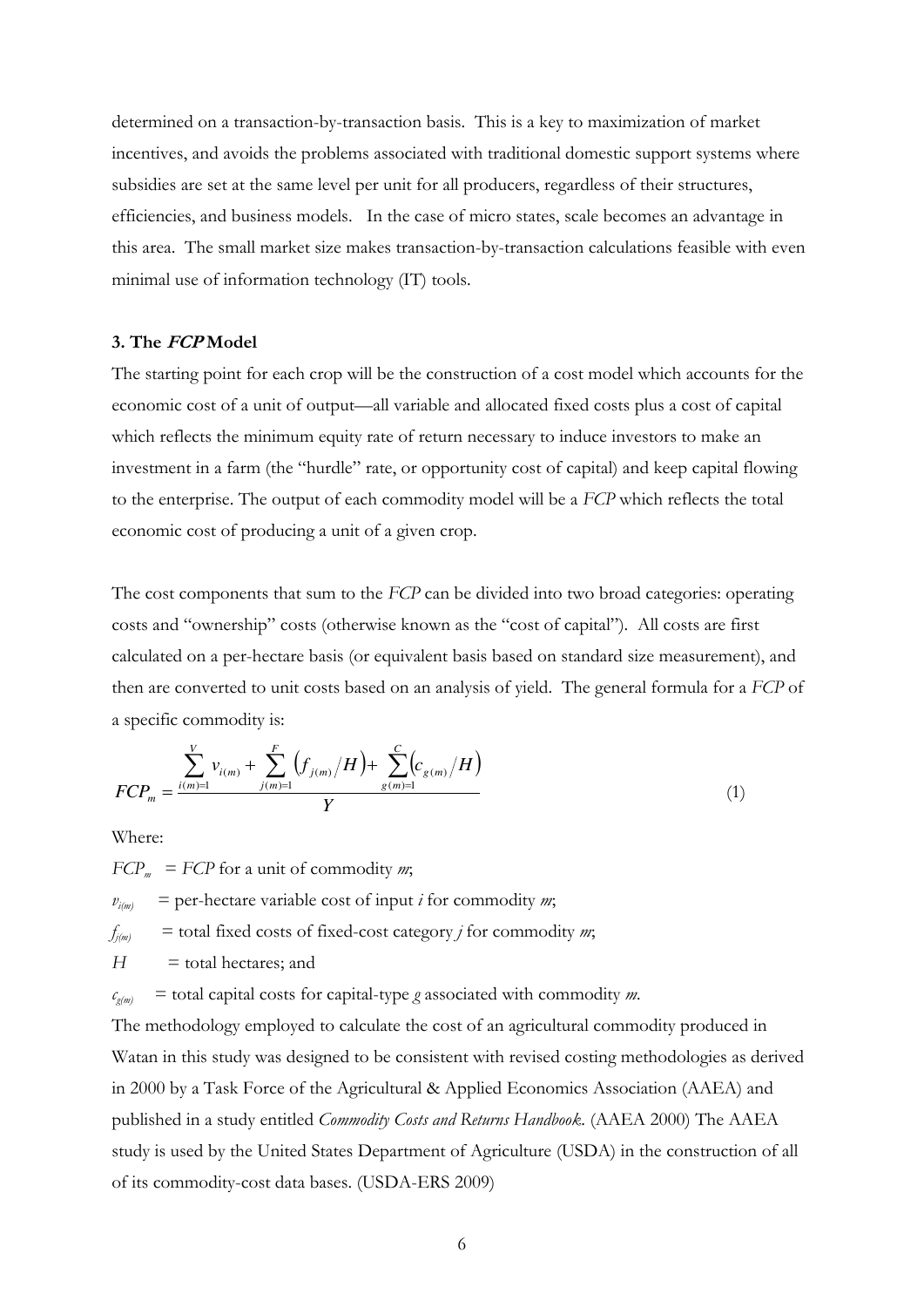#### **3.1. Operating Costs**

Operating costs include variable costs such as seed, fertilizer, fuel, lubrication, electricity, water, maintenance, pesticides and other chemicals, labor expenses; and allocated fixed costs such as those associated with accounting, management functions and general farm overhead. These costs can be generally derived from accounting data on a per-hectare basis.

#### **3.2. Capital Costs**

Some prior cost models of agriculture in the MENA region have assigned simple mark-ups to operating costs, or assumed percentage *ad hoc* return rates, to reflect the ownership or capital costs of a farm, which are then incorporated in the unit cost of a commodity. (Mazid and Aw-Hassan 2010) This may be appropriate in the case of small-holder agriculture, where family farms are passed from generation to generation (with property rights either formal or informal), and alternative economic opportunities for those associated with the farms are limited. In such cases both physical and human capital are subject to lock-in, in which case all returns over operating costs are essentially residuals. These residuals can be highly variable, and are not subject to modeling, as would be the case for opportunity cost. For this type of fact pattern, rules-of-thumb involving ranges based on rough averages may be the best option for assigning ownership costs.

In the case of countries like our hypothetical Watan, with embryonic agricultural sectors, agricultural investments are idiosyncratic, but there are many other alternative investment opportunities. Therefore the cost of capital must be modeled to include the equity returns necessary for investors to forgo alternative investments in favor of investment in agricultural facilities. This is best done by incorporating finance theory, including risk analysis and portfolio theory. (AAEA 2000)

There are many investment models that may pertain to Watan's embryonic agricultural sector. These include owner/operator, owner/contractor, Watan/foreign joint ventures, Direct Foreign Investment and regional investors treating minority or majority agricultural investments the same as any investment alternatives. To properly model the economics of farming in Watan, models must reflect a true economic cost of capital and in particular the opportunity-cost of investment. In this paper the starting point is the traditional user cost of capital approach. (Jorgenson 1963; Hall and Jorgenson 1967; Fullerton 1987) Recent literature has used this concept to model investment behavior in the farm sector. (Lewis *et al* 1988; Lagerkvist 1999) The user cost of

7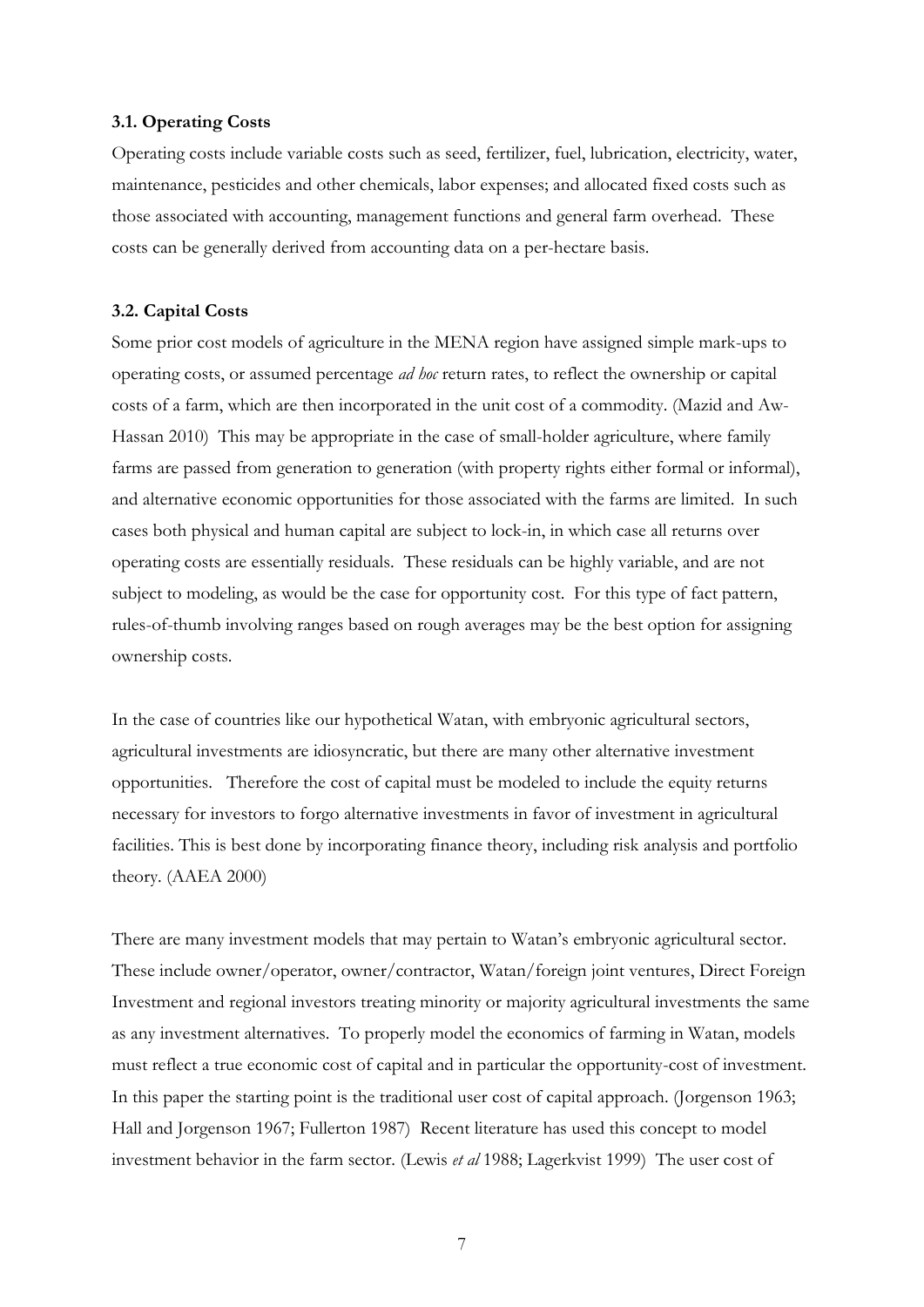capital is also referred to as the "implicit rental rate" and allows capital costs to be allocated to individual unit prices of agricultural products.

The concept behind the user cost of capital is the common finance one that an investor will only commit to an asset purchase if the associated cash-flow net-present-value (NPV) is non-negative when evaluated at an appropriate cost of capital. It is highly probable, and therefore assumed, that new investments in agriculture based on food security in a country like Watan will not be subject to tax. Therefore it is reasonable to model the user cost of capital under the assumption that the income flows from the resulting enterprises will not be taxed. In the absence of taxes, and stated in continuous time, the traditional cash flow expression to determine equilibrium NPV is:

$$
q = \int_{0}^{\infty} ce^{-dt}e^{\pi t}e^{-\delta t} dt
$$
 (2)

Where:

*q =* original asset cost*;*

*c =* rate of cash flow*;*

 $d =$  the nominal rate at which the investor discounts cash flows;

 $\pi$  = the inflation rate at which cash flows grow from the initial level; and

 $\delta$  = the economic rate of depreciation, or an asset's loss of economic value as it ages.

Evaluation of the integral produces the classic formula for the user cost of capital:

$$
c = q(d - \pi + \delta) \tag{3}
$$

*d*, the nominal discount rate, is the weighted-average cost of capital (WACC):

$$
d = \omega t_D + (1 - \omega)t_E \tag{4}
$$

Where:

 $i<sub>D</sub>$  = the nominal debt interest rate associated with the financing of the farm asset;

 $i_E$  = the required equity rate of return (opportunity cost); and

 $\omega$  = the share of debt in the total financing of the asset in question.

The rate of return on equity required to induce an investor to purchase an asset and to keep capital flowing to the enterprise,  $i<sub>E</sub>$ , is modeled in this paper through use of the Capital Asset Pricing Model (CAPM). (Sharpe 1964; Lintner 1965)

CAPM has seen much use lately in modeling agricultural investment. The AAEA *Handbook*  devotes a substantial amount of space to the use of CAPM in agricultural settings. (AAEA 2000,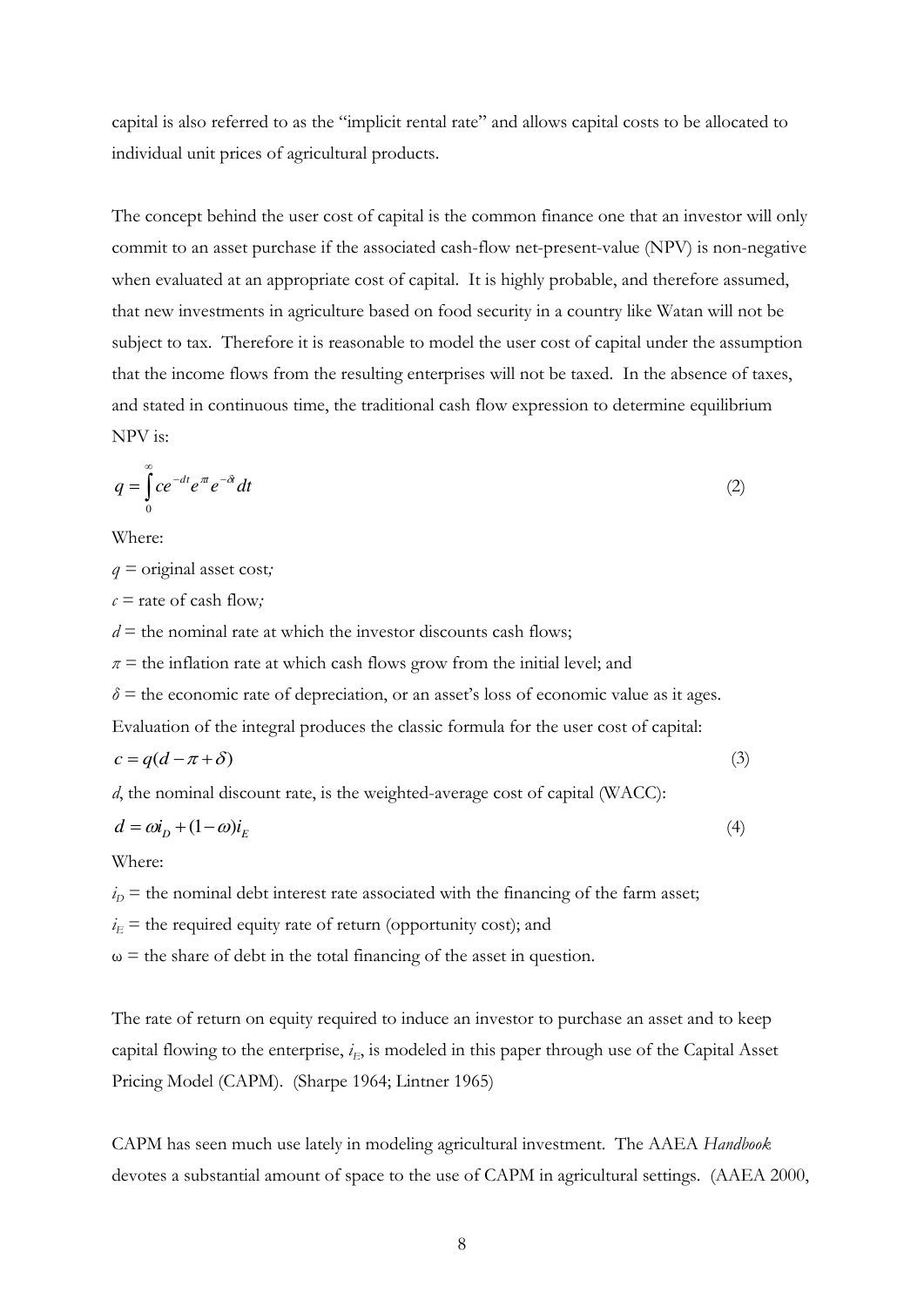Chapter 2) A recent USDA-funded empirical study found CAPM very useful in modeling the returns received by agricultural cooperatives in the U.S. (Pederson 1998) The CAPM expression for an equity hurdle rate is provided in the data section.

#### **4. Deficit Payment Options and Associated Incentives**

A Deficit Payment is a mechanism by which a farmer is remunerated for any difference between the *FCP* and actual price the farmer receives in the market for a given commodity. The structure of a Deficit Payment can be a very thorny exercise, because the possibilities of inadvertently producing perverse incentives are rampant. In this section three, of many, options for Deficit Payments will be considered, and simple analytics are offered to depict the associated incentives. As previously stated the Deficit Payments occur on a transaction-by-transaction basis, as opposed to a system utilizing a flat, per-unit payment that is the same for all farmers and all transactions. This distinction substantially affects the incentives of any system, and is essential to make the most of market forces. Scale, as stated before, is an ally in the implementation of a transaction-based system.

Before discussing various options, it is worth noting a hypothetical nation such as Watan's WTO obligations with respect to agricultural subsidies. There are two types of subsidies relevant to our WTO consideration: "Amber-Box" subsidies tied to production levels and "Green-Box" subsidies that are typically lump-sum and not tied to production levels.<sup>12</sup> Developed agricultural producers were required to make Amber Box, but not Green Box, reduction commitments during the Uruguay Round. Arab micro states in situations similar to the hypothetical Watan, however, were not required to make any commitments regarding agricultural subsidies, even potential Amber-Box ones. The WTO Agreement on Agriculture, nonetheless, states that countries that did not make reduction commitments cannot subsequently implement tradedistorting subsidies in excess of 10% of the value of agricultural production in the relevant year. (WTO 1995) Should the Doha Round of WTO negotiations be concluded, Watan's situation regarding agriculture subsidies will not change, according to the latest draft of the Doha Round's modalities for a new agriculture agreement. (WTO 2008)

#### **4.1 Traditional Deficiency Payment**

-

A traditional deficiency payment (TDP) is an Amber-Box subsidy that simply remits to the farmer the monetary difference between the *FCP* and the actual price at which the farmer sold a

<sup>12</sup> There are also "Blue Box" subsidies which are similar to Amber Box ones, but where production levels are fixed. These are not relevant to our analysis.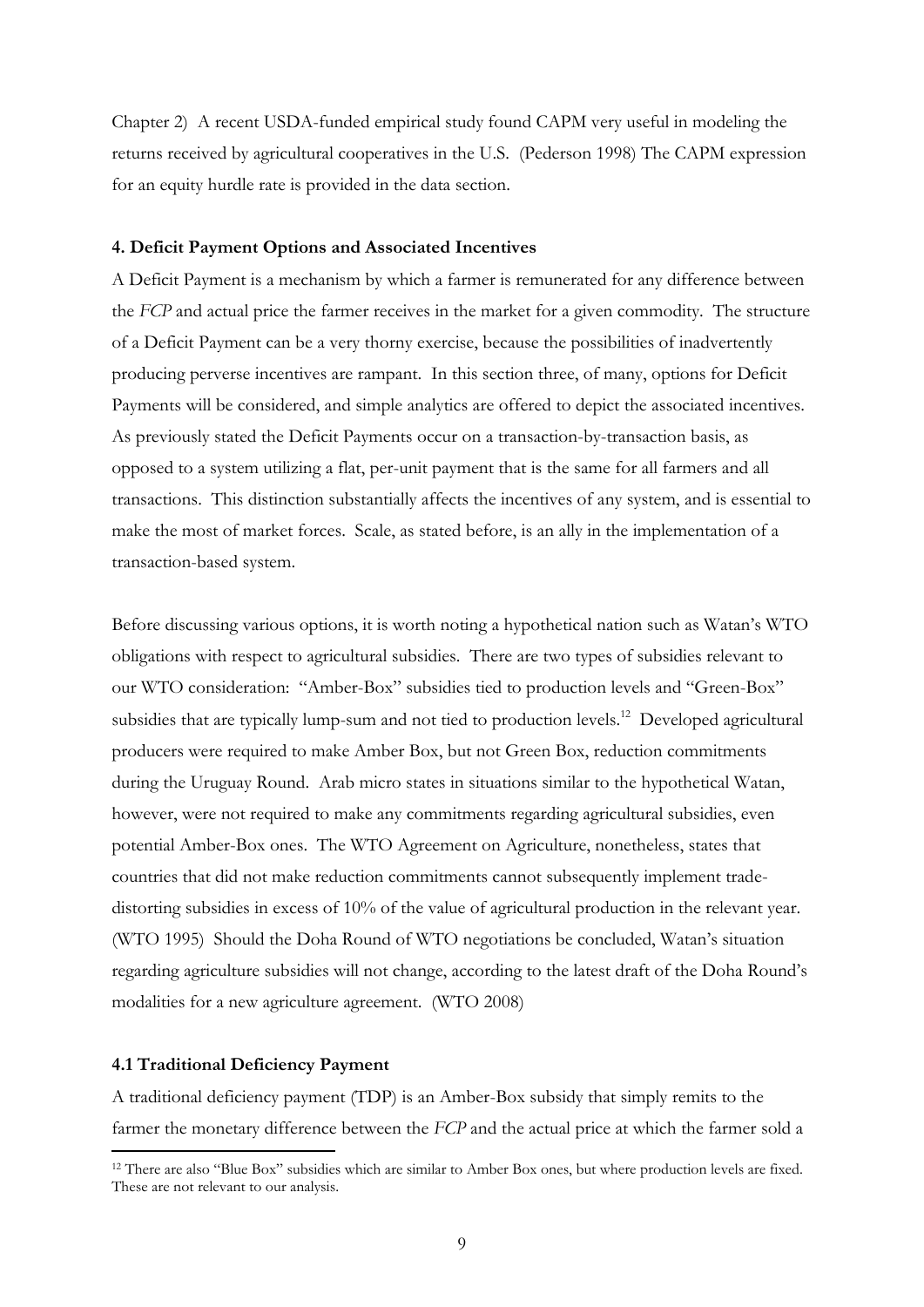relevant commodity to an unrelated party (recall that the model in this paper provides for transaction-by-transaction remuneration). The remittance would be issued by the Watan government during some "truing-up" period.

TDPs would be inefficient in a small country like Watan, and would produce serious perverse incentives. The scale issue is important for understanding potential agricultural market structure in micro states. Perverse incentives result from a TDP structure, including a lack of motivation to follow best practices.

#### **4.1.1. Efficiency and the TDP System**

 $\overline{a}$ 

A simple mathematical representation of the incentives the TDP illustrates the effects on efficiency. Let *Ĉmi* represent total economic costs under best practices for commodity *m* at farm *i*. For the representative best-practices farm, note that  $\hat{C}_{mi} = FCP_m$ .  $P_m$  is the price received by farm *i* in the market, which may deviate from the equilibrium market price for standard goods produced under best practices, *P<sup>m</sup>* . Define *τmi* to be a positive or negative deviation from *Ĉmi* for farm *i*. *qmi* is defined to be a measure of additional unit innovation costs required for quality or product differentiation for farm *i*, and will be considered below. We assume the following function:  $P_m = F(\tau_m, q_m)$ .

The following relationships hold: If  $\hat{C}_{m i}$  represents normal unit costs under best practices then if *τmi* >0 (implying waste), the market will not compensate standard, non-quality-enhancing costs above best practices through price premiums, as the quality of the goods will not exceed the norm:

$$
\frac{\partial P_{m_i}}{\partial \tau_{m_i}} = 0 \qquad \text{for all } \tau_{m_i} > 0. \tag{5}
$$

But cost expenditure less than *Ĉ<sup>m</sup>* will result in an inferior product, from economizing on quality control, proper handling, rigorous harvest schedules, etc. The market will reflect a sub-standard product through a discounted price:

$$
\frac{\partial P_{m_i}}{\partial \tau_{m_i}} < 0 \qquad \text{for all } \tau_{m_i} < 0. \tag{6}
$$

Consider the economic-rent-possibilities formula facing an agricultural firm under a *TDP* system.<sup>13</sup> Rent is defined as:

$$
\Pi_{mi} = \left( FCP_m - P_{mi} \right) + P_{mi} - \hat{C}_{mi} - \tau_{mi} - q_{mi} \tag{7}
$$

<sup>&</sup>lt;sup>13</sup> "Economic rent" is a return to capital in excess of opportunity cost.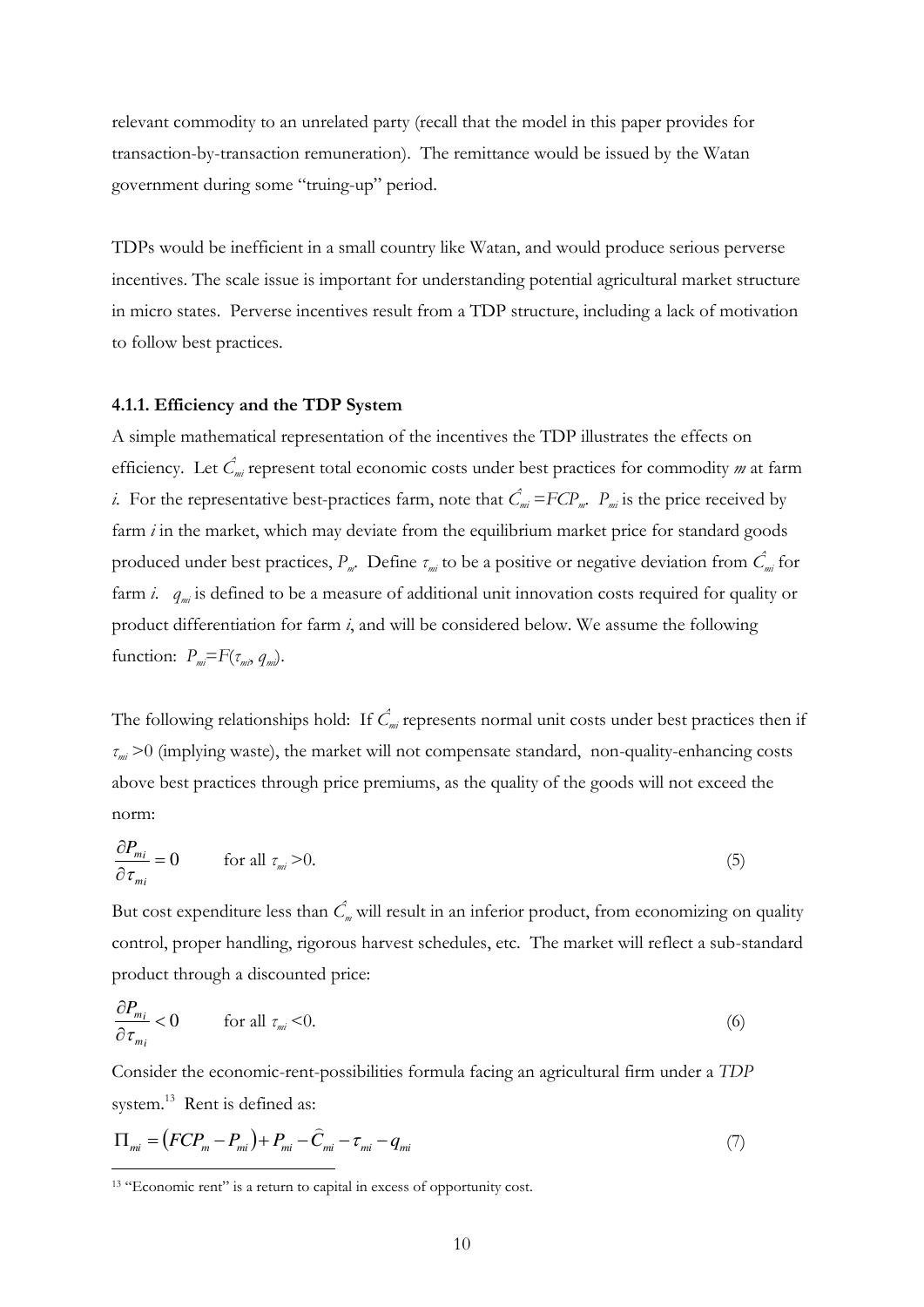Where the term in parentheses on the right hand side is the TDP. The farmer also receives the individual unit price, as set in the market.  $FCP_m$  and  $\hat{C}_{mi}$  are fixed. Note that if  $\tau_{mi} = 0$ ,  $P_{mi} = P_m$ and  $q_m = 0$ ,  $FCP_m = C_m$  and rents are zero.

The farm-specific price terms in (7) cancel and (7) can be written as:

$$
\Pi_{mi} = FCP_m - \hat{C}_{mi} - \tau_{mi} - q_{mi}
$$
\n(8)

This implies that with respect to normal cost deviations from best practices:

$$
\frac{\partial \Pi_{mi}}{\partial \tau_{mi}} = -1 < 0 \qquad \text{for all } \tau_m > 0; \text{ and} \tag{9}
$$

$$
\frac{\partial \Pi_{mi}}{\partial \tau_{mi}} = 1 > 0 \qquad \text{for all } \tau_{m} < 0 \tag{10}
$$

Whereas there are no incentives to allow non-quality-enhancing costs to exceed the best practices level, as they will not be compensated for in the market and will therefore produce returns lower than opportunity cost, rents can be gained by economizing on costs so that they are less than the best practices level. Skimping on quality control, handling, prompt delivery, etc. will result in profit above opportunity cost. This is because whatever discount occurs in the market due to inferior goods is made up by a higher TDP.

### **4.1.2. Quality and Product Differentiation in a TDP system.**

In addition, under a TDP system there would be a lack of incentives to enhance quality or produce products differentiated by superior quality characteristics. Although still debated, many economists subscribe to the belief that differentiated products entail enhanced quality characteristics, and that competition in the quality-characteristic space benefits consumers. (Klein and Leffler 1981; Landes and Posner 1987) Quite a bit of empirical research on product differentiation has been conducted regarding the agricultural sector, and the results imply that quality-related product-differentiation, with associated price premiums, exist even for basic commodities. (Rosenbaum and Wilson 1991; Raboy and Simpson 1992; Wiggins and Raboy 1996).

Production of differentiated products in agriculture typically involves increased costs, but, absent distortions that interfere with market functioning, producers are compensated by price premiums in excess of these additional costs in the market (quasi-rents), which provide incentives to innovate. (Raboy and Wiggins 1997) A TDP mechanism applied on a transaction-by-transaction basis, however, eliminates incentives to compete in the quality-differentiation space because the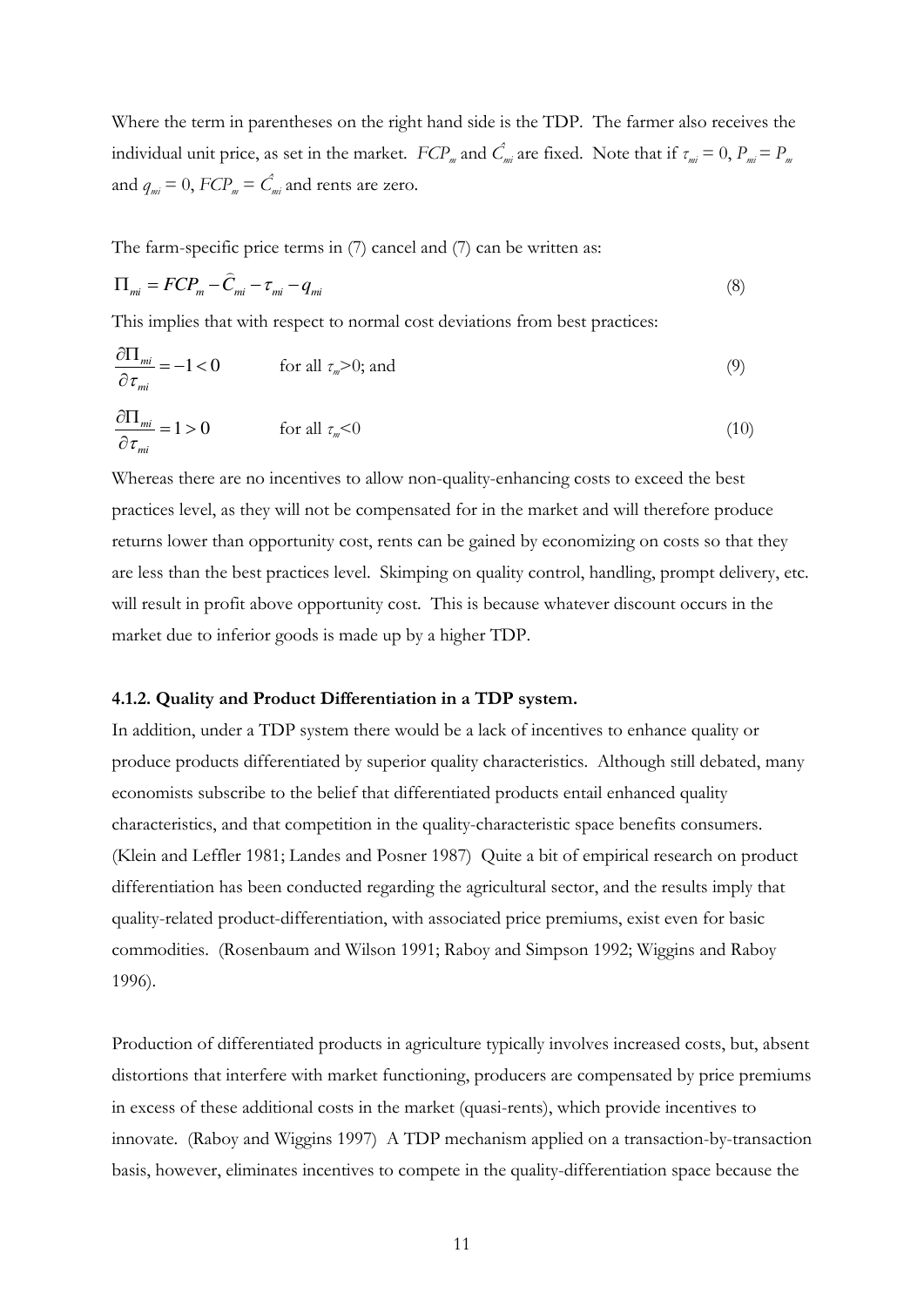farmer's TDP is limited to the difference between the *FCP*, a fixed amount, and the price the farmer receives in the market. The perverse result is that when a farmer enjoys a price premium in the market, it is negated by the lower TDP he/she will receive.

In normal circumstances, quality-enhancing investment costs yield price premiums:

$$
\frac{\partial P_{mi}}{\partial q_{mi}} > 0 \tag{11}
$$

But with reference to equation (8), we see that under the TDP system:

$$
\frac{\partial \Pi_{mi}}{\partial q_{mi}} = -1 < 0 \qquad \text{for all } q_{mi}.\tag{12}
$$

There is no incentive to strive for enhanced quality or produce differentiated products. Any premium price is negated by a lower *TDP*. At a normal zero-rent position, expenditure on quality-related investments will only serve to lower equity returns below opportunity cost.

#### **4.2. Percentage Mark-up Deficit Payment Method**

One way to substantially avoid the perverse incentives associated with a TDP system would be to calculate a percentage mark-up which would define the Deficit Payment as a Mark-Up Payment or MUP. The MUP would equal the product of the mark-up and the price actually received in the market for a given transaction. A pure mark-up system would also be an Amber-Box subsidy.

This type of system would require some preliminary calculations, but they are transparent. For ease of explanation we will consider only the initial calculation, understanding that periodic adjustments will be necessary. The first step would be to calculate the *FCP* for each commodity. Each *FCP* would then be compared to the periodic weighted-average price of competing imports in order to calculate a systematic percentage difference between the *FCP* and the indicative competitive market price, as represented by the average import price. These percentage markups would be adopted for MUP purposes and would be fixed for each commodity, over a set period of time. The MUP would be calculated for each farmer on a transaction-by-transaction basis by multiplying the price the farmer actually received in the market by the fixed percentage mark-up.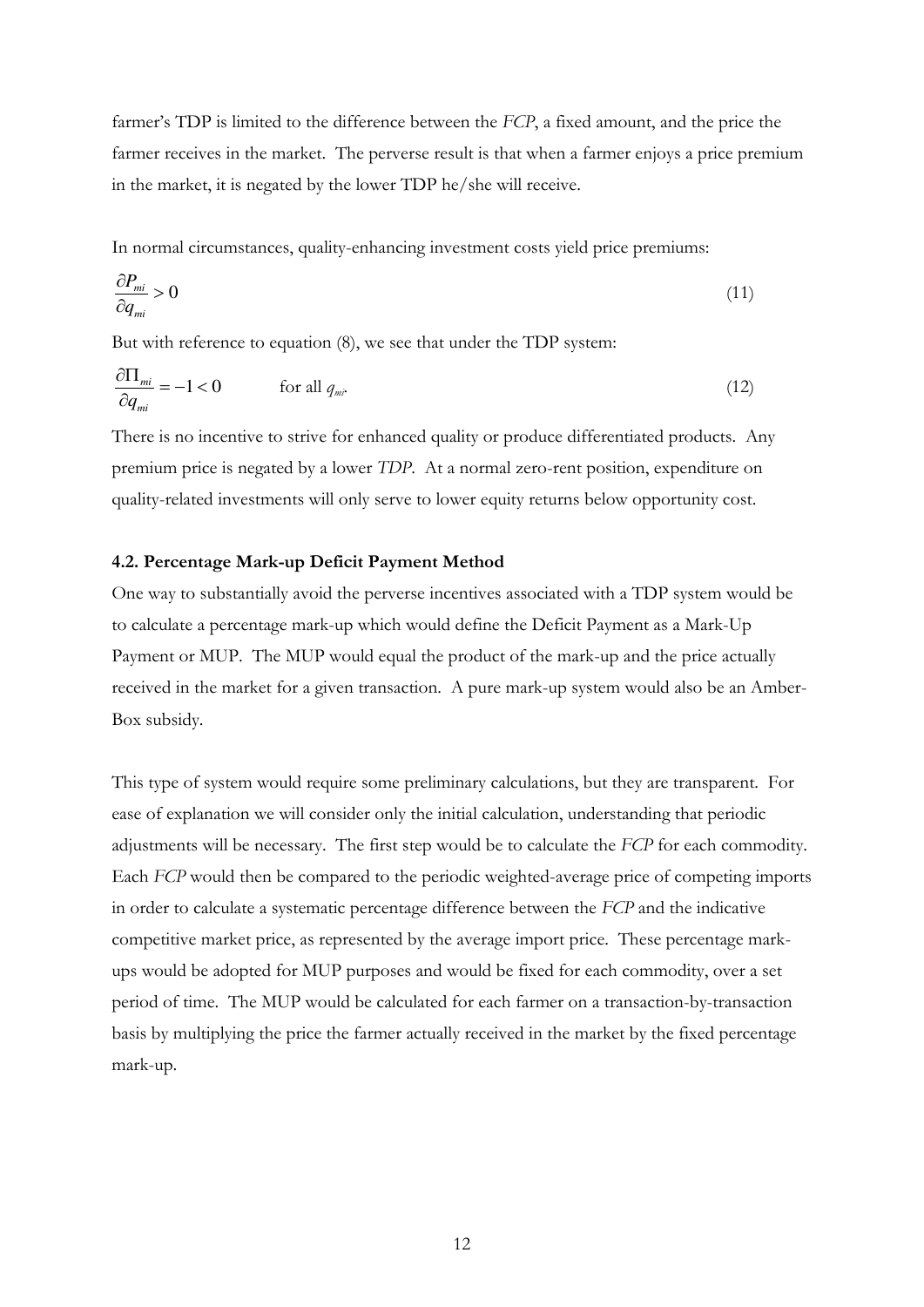The perverse incentives associated with the traditional deficiency payment likely do not exist when the Deficit Payment is defined as a percentage mark-up on received market price, or are certainly mitigated.

#### **4.2.1. Efficiency in a MUP System**

Consider the effects of a mark-up system on efficiency.

Defining *M<sup>m</sup>* as the systematic mark-up for commodity *m*, the rent formula for the MUP system is:

$$
\Pi_{mi} = (1 + M_m)P_{mi} - \hat{C}_{mi} - \tau_{mi} - q_{mi}
$$
\n(13)

Observe the effects of deviations from best-practices total costs. Referring to equations (5) and (6):

$$
\frac{\partial \Pi_{mi}}{\partial \tau_{mi}} = -1 < 0 \quad \text{for all } \tau_{mi} > 0. \tag{14}
$$

This is the same as with the TDP system. Rent can't be gained by incurring excess noninnovation costs (waste) above best-practices levels. But the incentives associated with cost structures below best practices are different:

$$
\frac{\partial \Pi_{mi}}{\partial \tau_{mi}} = (1 + M_m) \frac{\partial P_{mi}}{\partial \tau_{mi}} + 1 \qquad \text{for all } \tau_{mi} < 0.
$$
 (15)

The partial derivative in the first right-hand-side term, from equation (6), is negative, but is multiplied by a number greater than 1, (1+*M<sup>m</sup>* ). The rent seeking possibilities from cutting costs relative to best-practices levels are greatly diminished and, over a plausible range, would reduce profits below opportunity cost. Such cost cutting would only produce rents if the market does not sufficiently discount for substandard goods and the discount is less than cut costs by at least the amount  $1/(1+M_m)$ .

#### **4.2.2. Quality and Product Differentiation in an MUP System**

An innovative farmer would incur additional costs to produce agricultural products that are of enhanced quality, or are differentiated by desired characteristics, if such costs are more than made up by the price premiums the market is willing to pay for higher-quality goods. In the mark-up system, if the farmer can earn a price premium over the standard price in the market, then he has also increased his base for Deficit Payment purposes. The market premium associated with higher quality is thus magnified by application of the fixed mark-up to the higher price received by the farmer in the market.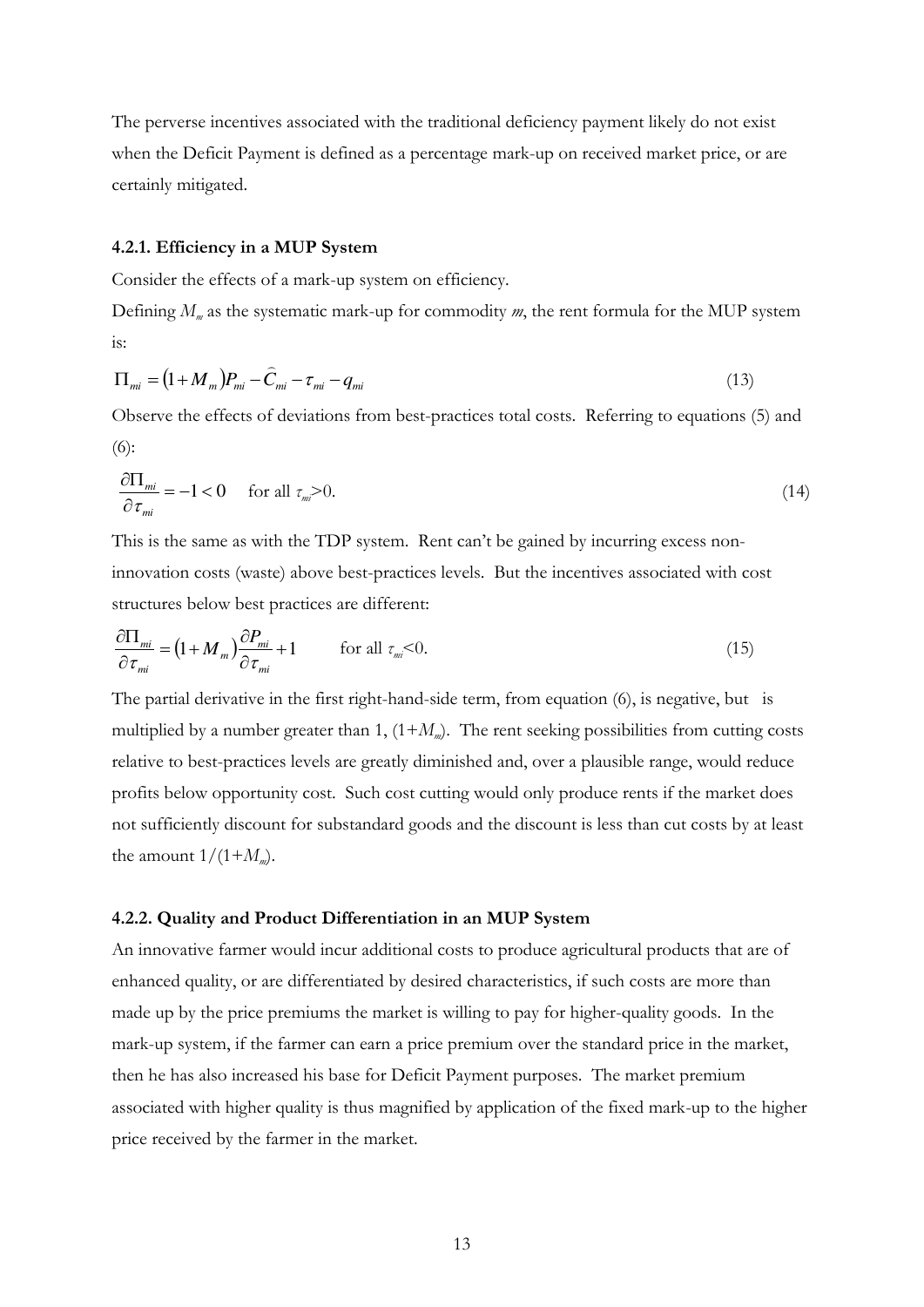The result for incurring costs associated with quality and product differentiation is as follows for the MUP system.

$$
\frac{\partial \Pi_{mi}}{\partial q_{mi}} = \left(1 + M_m\right) \frac{\partial P_{mi}}{\partial q_{mi}} - 1\tag{16}
$$

Normally, the increase in price associated with quality enhancement would have to exceed expenditure to produce quasi rents. The derivative on the right hand side would have to be greater than 1. But in the case of a MUP system the partial derivative in the first right-hand-side term no longer has to be greater than 1, because it is multiplied by (1+*M<sup>m</sup>* ). Indeed, if the markup percentage is 25% (the mark-up derived in the numerical example), the change in a farm's price in the market only has to rise a bit more than .8% for every 1% increase in quality-related expenditure. The MUP reinforces investment in quality-enhancement and productdifferentiation expenditures which, under plausible scenarios, can produce quasi rents.

#### **4.3 Hybrid Mark-up/Decoupled-Payment Method**

An option that would employ Green-Box subsidies and minimize the use of Amber-Box subsidies would be a hybrid system. Under such a system a per-hectare decoupled income payment would be paid to the farmer in a set amount for each commodity. This payment would not vary with production. The decoupled payment could be supplemented by an MUP. Note that only the latter would be considered Amber-Box, and the system could be structured so that trade-distorting subsidies do not exceed the WTO-mandated 10% of production value. The economic incentives of the hybrid system would be very similar to those associated with the pure mark-up system. A farmer incurs fixed costs that don't vary with production and variable costs that do. A decoupled income payment is equivalent to a fixed-cost subsidy, while the positive incentives toward product differentiation and quality enhancement would derive from the MUP.

#### **5. A Numerical Example of the MSS—Corn**

In this section a numerical example of the MSS is provided. The example considers a hypothetical, representative 100 hectare farm that produces only corn, abstracting from crop rotation. The illustration first shows the calculation of the *FCP* for corn from the hypothetical farm and then calculates a MUP under a percentage mark-up and a hybrid mark-up/decoupled payment system.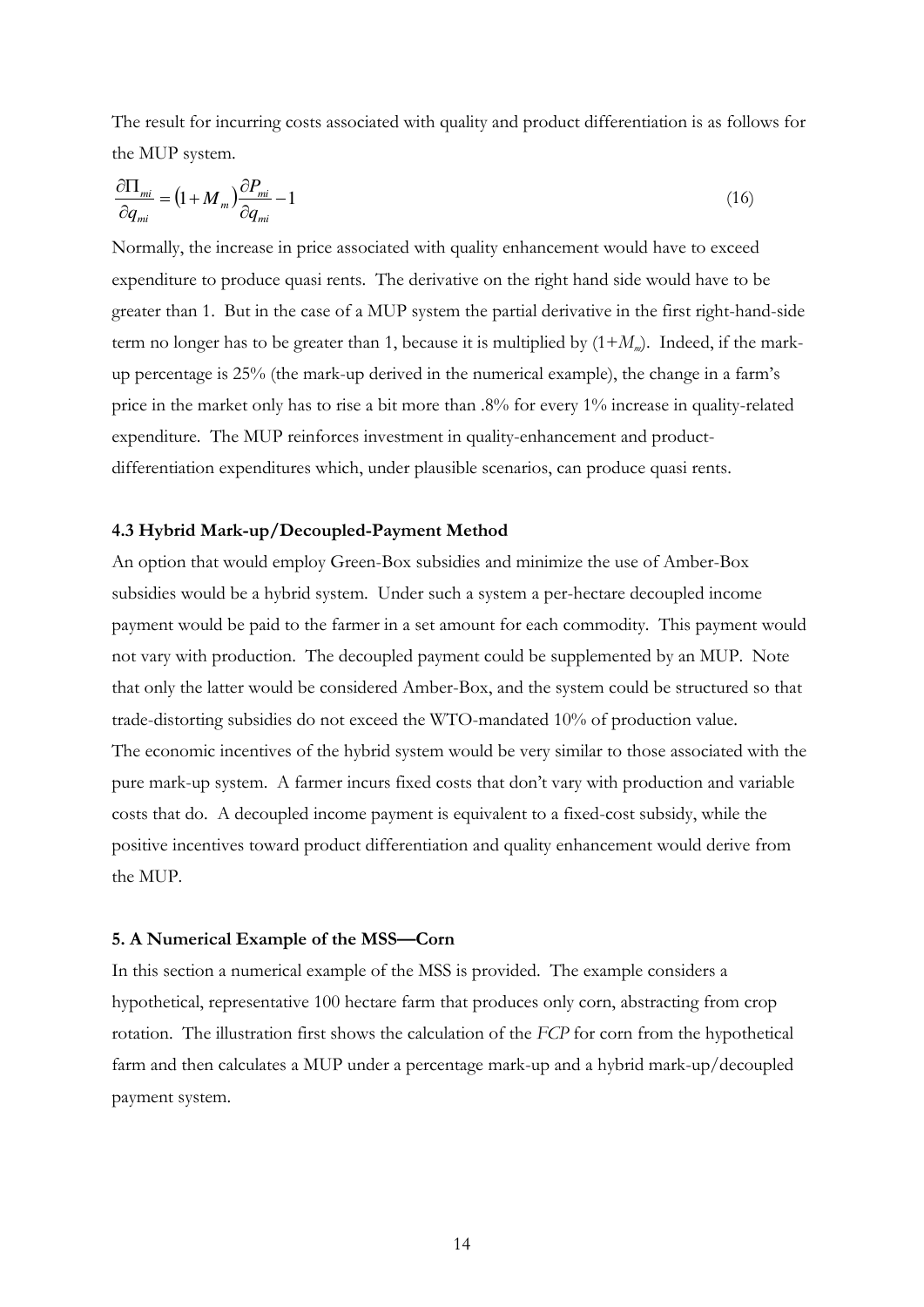This example is for illustrative purposes only, and the actual quantitative result should not be perceived literally. The data for the example are derived from representative farms in countries with climatic conditions typical for the GCC, and were chosen to be as realistic as possible for farms employing best practices. Similarly, capital costs are derived from data in the region deemed representative. All costs are expressed in U.S. dollars.

## **5.1 The FCP**

-

Data on operating costs for this hypothetical farm were primarily provided by the International Center for Agricultural Research in Dry Areas (ICARDA).<sup>14</sup> Table 1 displays assumed operating costs (variable and allocated fixed costs) on a per-hectare basis. **[Place Table 1 approximately here]**

The user cost of capital calculation, based on the expression in equation (3), begins with a delineation of required physical assets and their original cost.<sup>15</sup> Other required inputs are the economic depreciation rate for each physical asset and the appropriate rate of inflation. Data for the economic depreciation rate,  $\delta$ , for each asset category are based on the work of Hulten and Wykoff, (1981). We use the Qatari annual inflation rate in our example which over the 2000-2009 period averaged 6.18 percent. The WACC is calculated next, as it is used frequently in Middle East modeling. (Al Mutairi *et al* 2009) Our WACC computation is based primarily on data gathered from the State of Qatar.

In Middle Eastern countries the most popular source of debt financing is bank borrowing, while debt financing through issuance of debt securities is rather limited. (IMF, 2009) We assume that the investor receives debt financing, and that a cost of debt of 5.25 %, which is the yield on a recent 10-year sovereign bond issued by the State of Qatar, is a plausible approximation of bankborrowing interest rates.

CAPM is used to calculate the equity hurdle rate relevant to potential investors in the Watan corn farm. Various studies considered evidence on CAPM betas in agriculture. (Erickson *et al* 2001; Turvey and Driver 1987; Hopkins and Morehart 2002)

<sup>14</sup> Operating cost data were based primarily on farms in Syria and were transmitted by Aden Aw-Hassan and Ahmad Maziz, ICARDA, Aleppo, Syria.

<sup>15</sup> These data were provided by Aden Aw-Hassan, ICARDA, Aleppo, Syria.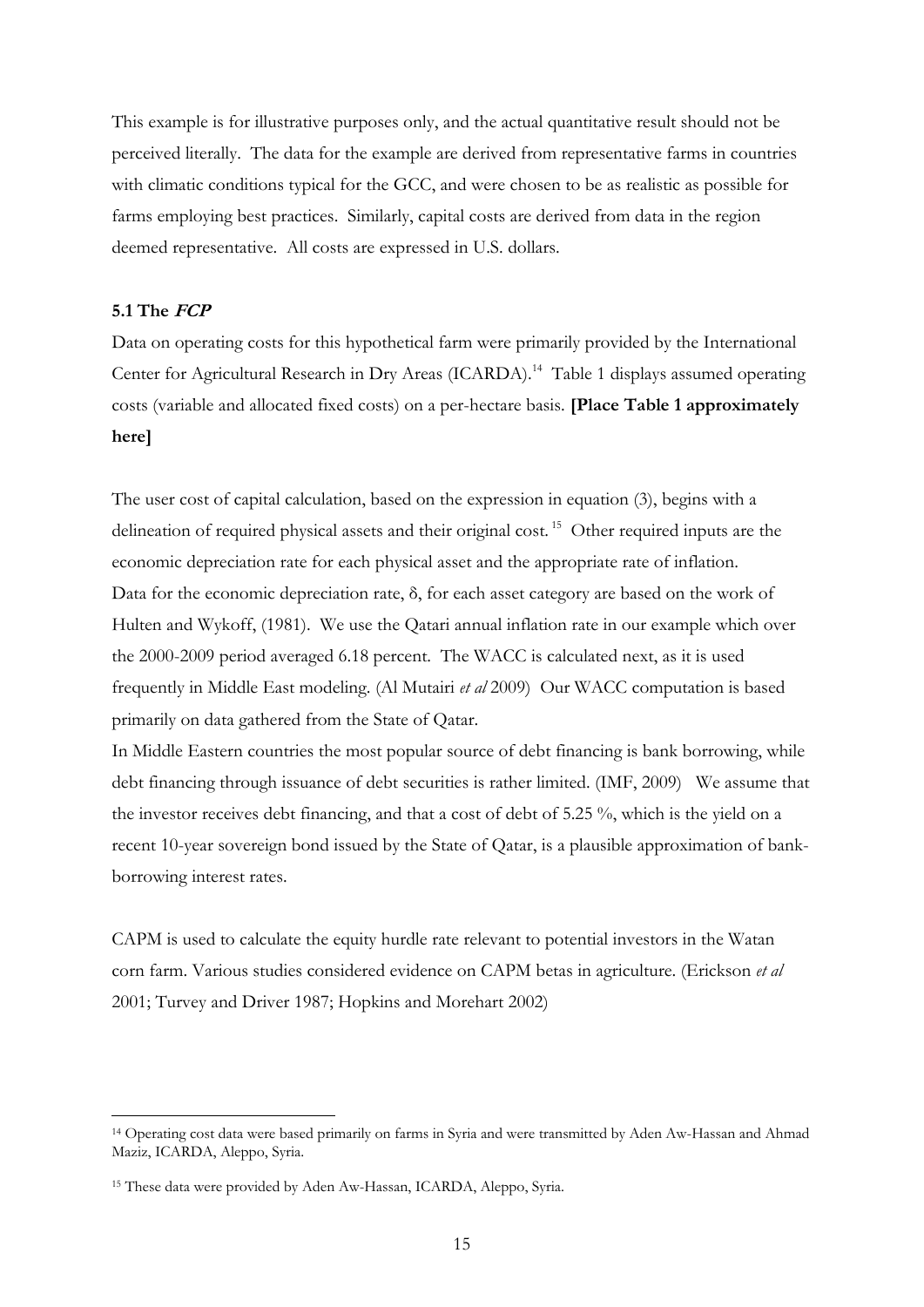CAPM is estimated using realized excess returns, as follows:

$$
i_E - i_F = \alpha + \beta (i_M - i_F) + \varepsilon \tag{17}
$$

 $\alpha$ , the intercept, should not be statistically different from zero (because the market premium should compensate for systemic risk) and  $\beta$  is interpreted in the standard fashion. Equation (17) is estimated as follows, incorporating two caveats: Benjelloun and Squalli (2008) have demonstrated that in the emerging capital markets of the GCC, general stock indexes often poorly reflect individual-sector performance. As will be seen, however, robust results are obtained for Qatar. Market-returns data are obtained from the Qatar Exchange (QE) for month-end equity market index values of the Qatar Index. Benjelloun (2009) has shown that in certain GCC stock markets diversification can be achieved with only a few stocks in a portfolio, systemic risk is high and index and stock returns are highly correlated. With this caveat, our proxy asset-specific return is the rate of return on a relatively risky stock—Commercial Bank of Qatar (CBQK).

The risk-free return is derived from 10-year U.S. government bond yields with average annualized monthly yields obtained from *International Financial Statistics*, published by the International Monetary Fund. Asset-specific excess returns are regressed on market excess returns using ordinary least squares (OLS) and also alternative robust-estimation procedures. These include the Median estimator, least trimmed squares (LTS) (Rousseeuw 1984), Huber's (1964) M-estimators, and the MM-estimators proposed by Yohai (1987).

OLS has problems when observations with very large residuals distort parameter estimation due to outliers. (Verardi and Croux 2009) The basic measure of the robustness of an estimator is its "breakdown point," which is the fraction of "bad" data that can be tolerated without affecting the estimator to an arbitrarily large extent. The M-estimator and Rousseeuw's LTS estimator are highly inefficient in that high efficiency can only be achieved at the cost of lower breakdown points. MM-estimators combine a high breakdown point with high efficiency. We consider two versions of this estimator: MM-estimators with 70% efficiency and with 95% efficiency. Simulation results by Verardi and Croux (2009) show that the MM-estimator with an efficiency of 70% is the least biased estimator, and results produced by this method are the ones reported in this paper.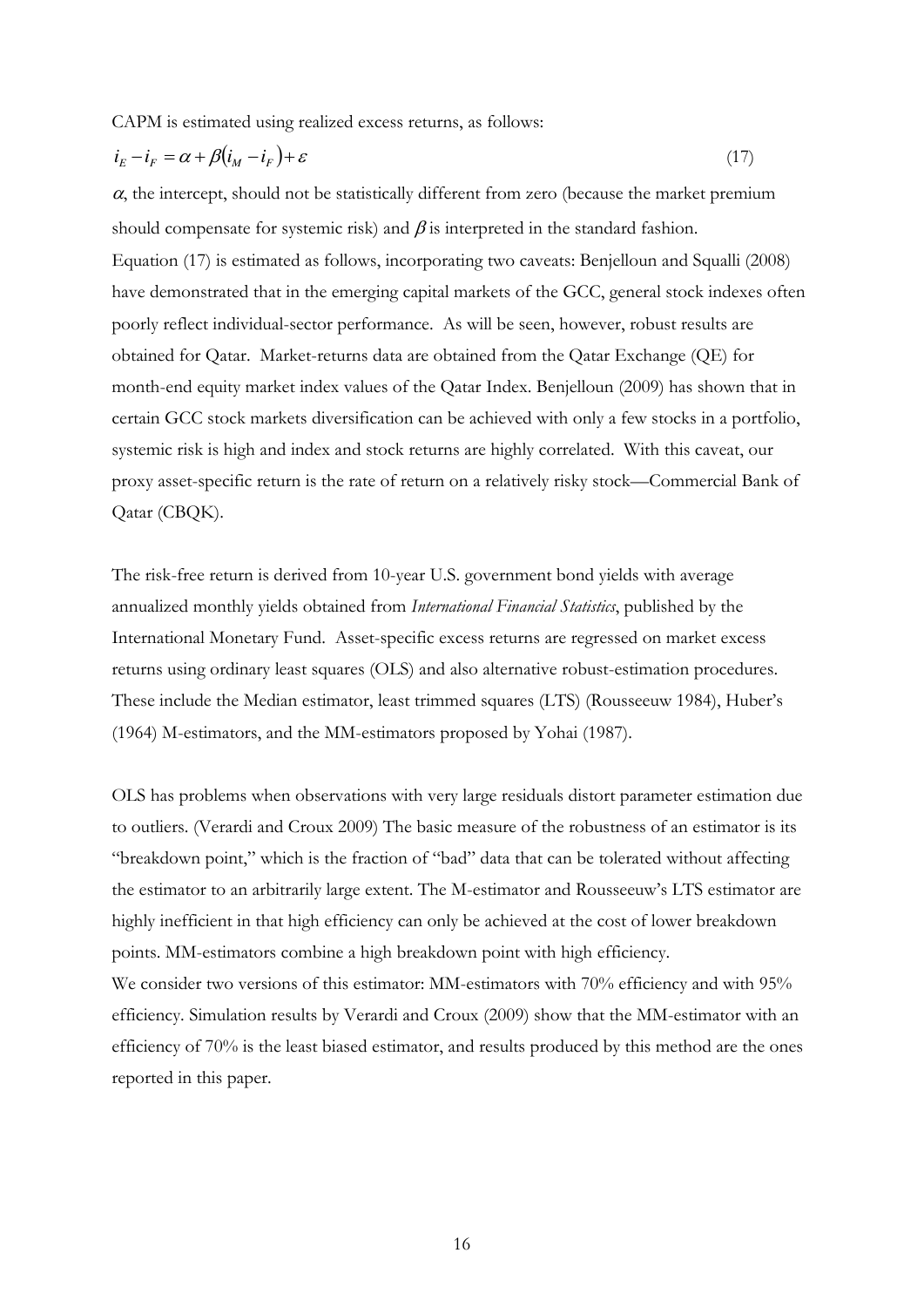The sample period is January 2000 to December 2009. The regression results for Equation (17) are as follows (standard errors are in parenthesis):

> $i_{E} - i_{F}$  = 0.186 + 1.226 × ( $i_{M} - i_{F}$ )  $(0.855)$   $(0.054)$ Robust  $R^2 = 0.894$

 $\beta$  is estimated at 1.226 and is statistically significant at the 1% level. The coefficient of the intercept is not significantly different from zero.

Over the 2000-2009 sample period the average annualized market rate of return was 25.58%, while during the same period the average annualized risk-free return was 4.45%, indicating a market risk premium of 21.07%. The asset-specific (CBQK) risk premium, the product of CAPM  $\beta$  and the market risk premium, is 25.83%.

Debt/equity mixes in a nascent Arab micro state agricultural sector will be a function of contracting practices, potential governmental loan guarantees, and the MSS. We assume, for illustrative purposes, that agricultural investments enjoy long term take-and-pay contracts and loan guarantees—facilitating low-cost interest rates and high proportions of debt. The debt/equity ratio is set at 70/30. Therefore, the WACC is 11.42%. Table 2 displays for each physical asset total-farm original asset costs, the economic depreciation rate, and the calculated user cost of capital. **[Place Table 2 approximately here]**

Yield estimates for corn cultivation in arid climates for good farms vary widely. For example De Pauw (2010) uses a range of 4 to 6 tonnes/hectare, but also refers to a research result of 9 tonnes/hectare. Data from functioning farms in UAE have shown yields of 12 tonnes/hectare, but this seems too high for a meaningful demonstration. (UAE 2006) For purposes of this illustration we assume a yield of 6 tonnes/hectare.

The result produced by summing per-hectare costs and dividing by yield is the *FCP* of producing a tonne of corn on the hypothetical 100 hectare Watan farm. As depicted in Table 3, the calculated *FCP* per tonne for corn is \$387. **[Place Table 3 approximately here]**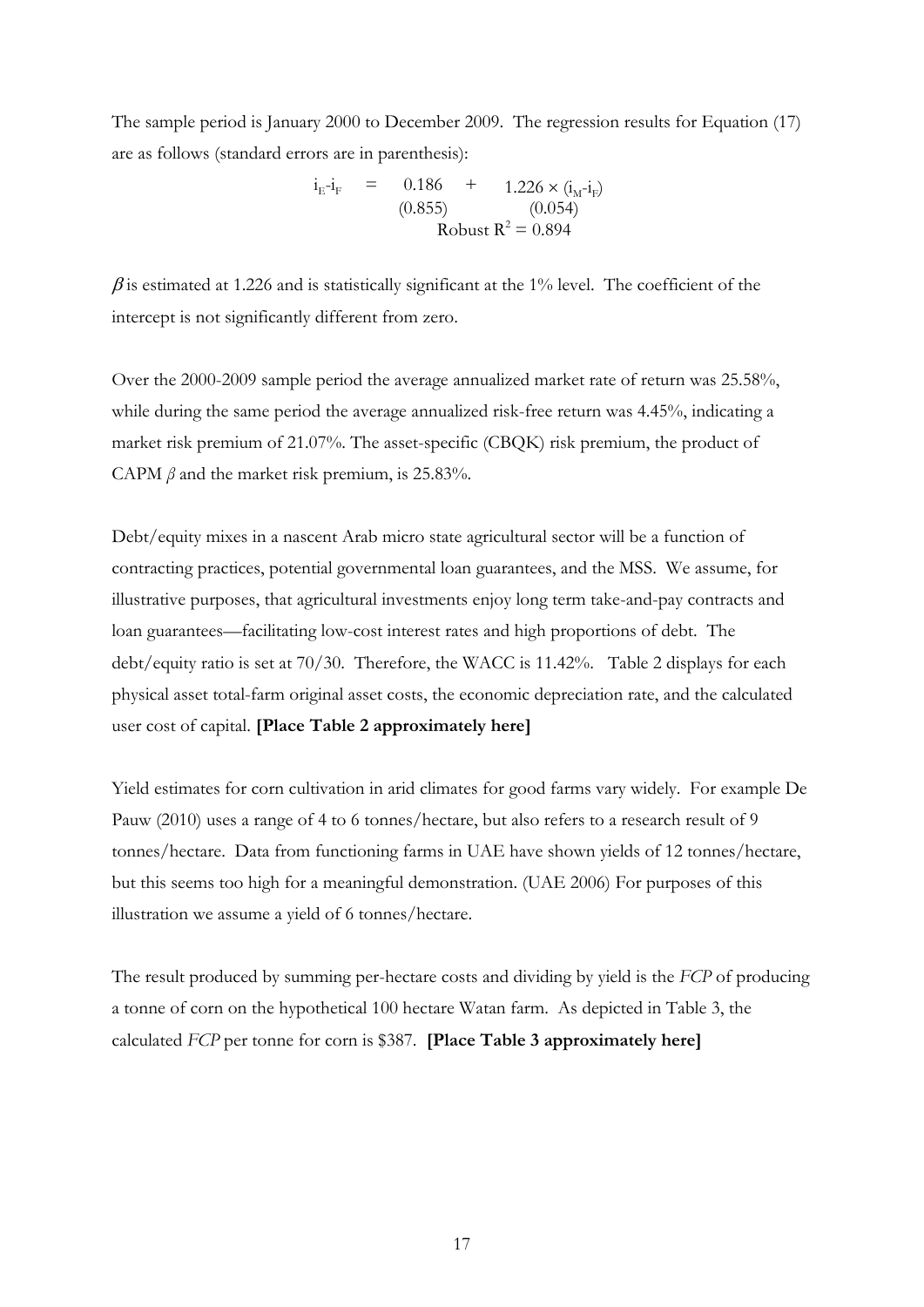#### **5.2 The Deficit Payment--Two Options**

Should the market price, determined by import prices of corn, be lower than the full economic cost of domestic production as depicted in Table 3 (and eliminating as a candidate the TDP), a MUP of some sort (or another mechanism not discussed in this paper) will be required to ensure that farming remains financially sustainable to private investors. This section will provide numerical examples for two options—a stand-alone MUP and an MUP/decoupled-payment system. The data required for the examples are displayed in Table 4. The economic cost of domestically produced corn from our hypothetical Watan farm is compared to the weighted average price of imported corn over 2007 and 2008, which is employed to represent a single market transaction price.<sup>16</sup> As illustrated, the weighted-average import price is \$311/tonne and the deficit is \$76/tonne. Selected individual shipment prices are also displayed for comparison purposes.<sup>17</sup> **[Place Table 4 approximately here]**

#### **5.2.1. A Pure MUP System**

-

First consider a pure percentage mark-up system. Recent import data would be compared to the constructed cost in the *FCP* model for each commodity—to produce the percentage mark-up. When a farmer sold his goods he would be eligible for the amount he actually received in the market, plus an MUP equal to the product of the mark-up and his actual market price. In our example, the calculated deficit is \$76/tonne, 24.4% of the weighted-average import price for corn of \$311/tonne. Under the MUP system the authorities could set the deficit mark-up at, say, 25%. If a farmer gained in the market a price exactly equal to \$311/tonne, he would receive a MUP of \$77.75/tonne. If the farmer produced an inferior product that sold at a discount in the market, say \$290/tonne, his MUP would be \$72.50/tonne for total remuneration of \$362.50/tonne. Unless the farmer could reduce costs by more than the FCP less total payment, which is unlikely, compensation would be less than economic cost and insufficient to remit the opportunity cost of capital. If he sold a superior, differentiated product at a premium price on the market, say \$350/tonne, his MUP would be \$87.50/tonne for total remuneration of \$437.50/tonne—which would likely include economic rents.

If a farmer's costs were higher than the FCP's best-practices model costs, he would suffer low returns. For example a farmer with total economic costs of \$400/tonne, but producing corn of

<sup>&</sup>lt;sup>16</sup> Representative import data is based on monthly corn import prices in Qatar as provided by the Qatar Statistics Authority (2009).

<sup>&</sup>lt;sup>17</sup> These values were derived from micro-data produced by Qatar Customs and Ports Authority.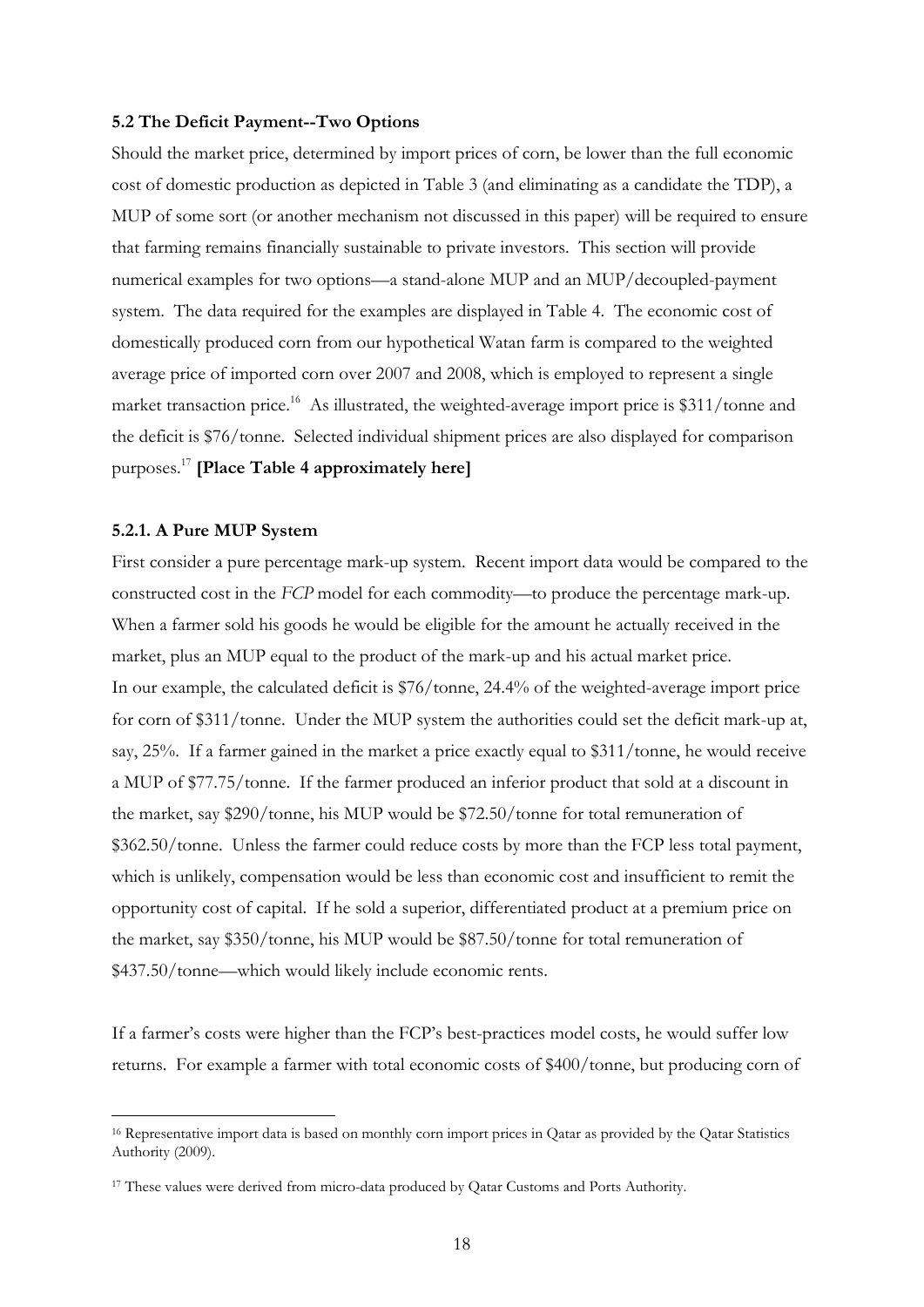average quality would still receive \$311/tonne in the market. With the MUP his total remuneration would be \$388.75/tonne, \$11.25/tonne less than total economic costs. This loss would come directly out of equity returns.

A pure MUP system has a lot to recommend it. Quality enhancement and differentiated products are rewarded. There is, however, a major draw-back. The MUP system is an Amber Box subsidy under WTO definitions. A pure MUP system would put Watan in a position of implementing trade-distorting subsidies in excess of the 10% *de minimus* level. Using corn as an example, by definition the level of subsidy would be approximately 25% of the value of agricultural production, as represented by actual market prices.

## **5.2.2. A Hybrid System**

There are alternatives that would ensure that farming is remunerative and would maintain the positive incentives of the percentage mark-up system, but would keep Amber-Box subsidies below the 10% threshold. A hybrid system including a decoupled income payment and a MUP has potential to produce the desired incentives without running afoul of WTO agreements. Consider the following possibility. From the data in Table 3 it can be calculated that variable costs are 30.51% of total economic cost/tonne of corn, or \$118.17. Allocated fixed costs are \$11.17/tonne, or 2.88% of unit cost. Capital costs are about 66.61% of unit cost; \$258. A hybrid system could be designed to pay, say, a \$270/hectare decoupled income-support payment. This payment would not be linked to production, is Green Box, and would only be offered to active corn farms. The total decoupled support would be solely a function of the size of the farm. For a farm with a yield of 6 tonnes/hectare, the decoupled payment is economically equivalent to about a \$45/tonne subsidy of fixed and capital costs. On top of this is added a percentage MUP of 10% of the price the farmer actually receives in the market. Assuming an average market price of \$311/tonne, the MUP will be about \$31/tonne. The sum of the market price, the pro-rated decoupled income payment and the Deficit Payment is \$387/tonne, exactly equal *FCP* for the representative farm.

Under this hybrid system, the positive incentives of the mark-up system are maintained, if somewhat diminished, but total Amber-Box support is approximately 10%, the threshold level for trade-distorting subsidies established in the *Agreement on Agriculture*.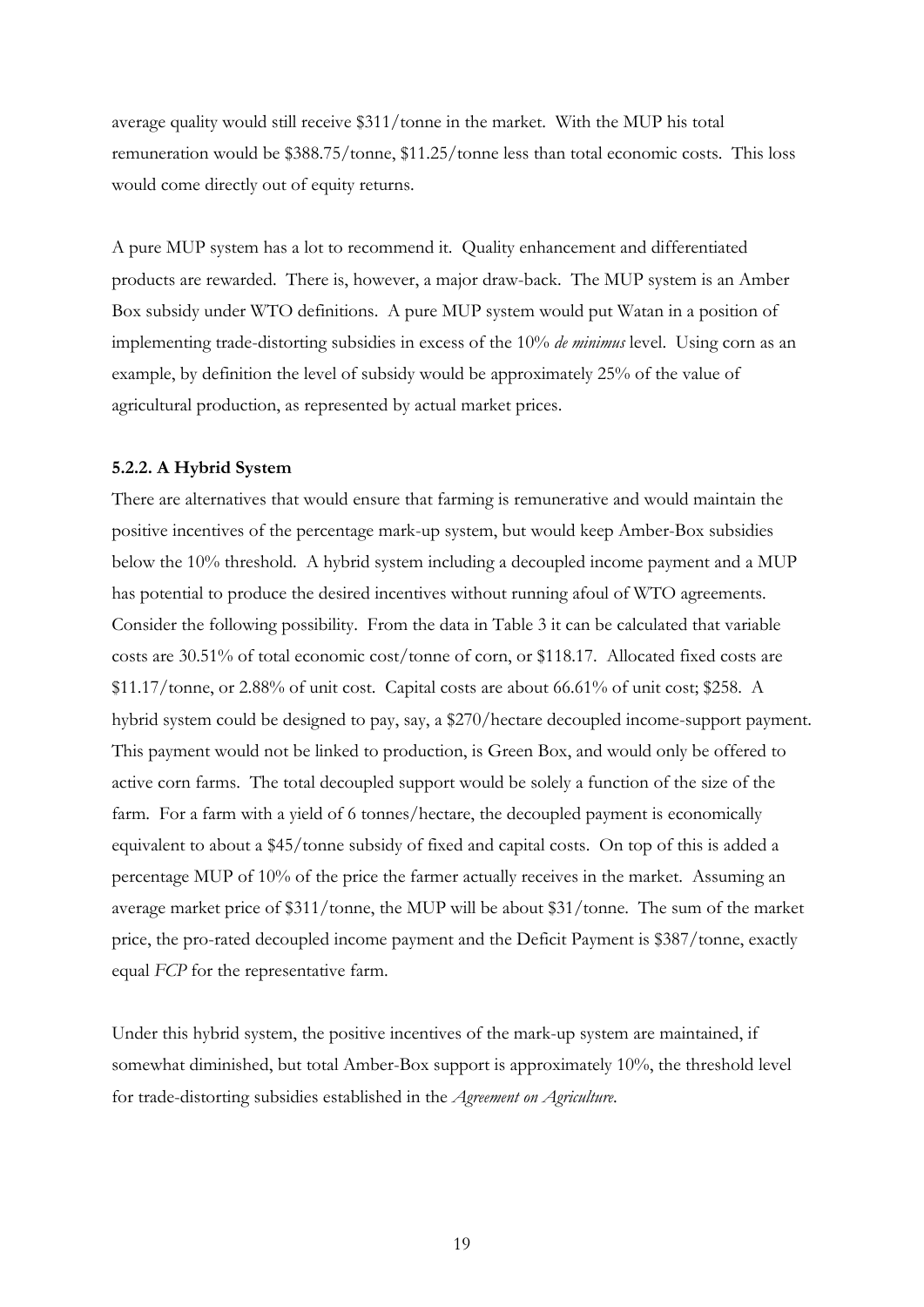There is any number of combinations of systems that would achieve the same qualitative result. This illustration shows that it is possible to construct a MSS for a hypothetical country like Watan that is WTO-compliant, minimizes perverse incentives and enhances positive ones, and is capable of ensuring financial sustainability for investors of all sorts in the Qatari agricultural sector.

#### **6. Discussion and Future Research**

This paper has derived a conceptual model for a Market Stabilization System (MSS) appropriate for agriculture in Arab micro states. The components of the model were 1) a Full Cost Price (*FCP*) that accounted for all variable and fixed costs and the opportunity cost of capital for a unit of production of an agricultural commodity; and 2) a Deficit Payment that made up the difference between the *FCP* and the price a farmer received in the market for a specific transaction. The paper analyzed several options for a Deficit Payment and concluded that the one that displayed the most desirable characteristics was one where the farmer received a percentage mark-up on the price received in the market for a specific sale. The mark-up would be set to be the percentage difference between the *FCP* and the frequently-adjusted weightedaverage import price for each commodity. The deficit payment would be calculated on a transaction-by-transaction basis—made possible by the small scale of the target countries; Arab micro states. The transactions-based system is key to maximization of a desirable incentive structure.

The Deficit Payment structure described makes best use of market signals, punishes inefficiency, and rewards quality enhancement and product differentiation. It has been designed to be compliant with the WTO *Agreement on Agriculture*.

The model was designed for micro states with emerging or embryonic agricultural sectors. But it is also appropriate for countries which desire to enhance their existing agricultural sectors by better aligning production and market incentives. Food-security concerns make both scenarios likely.

This paper has only presented a conceptual model for a Market Stabilization System for Arab micro states. Much additional research remains to be done prior to serious consideration of implementation.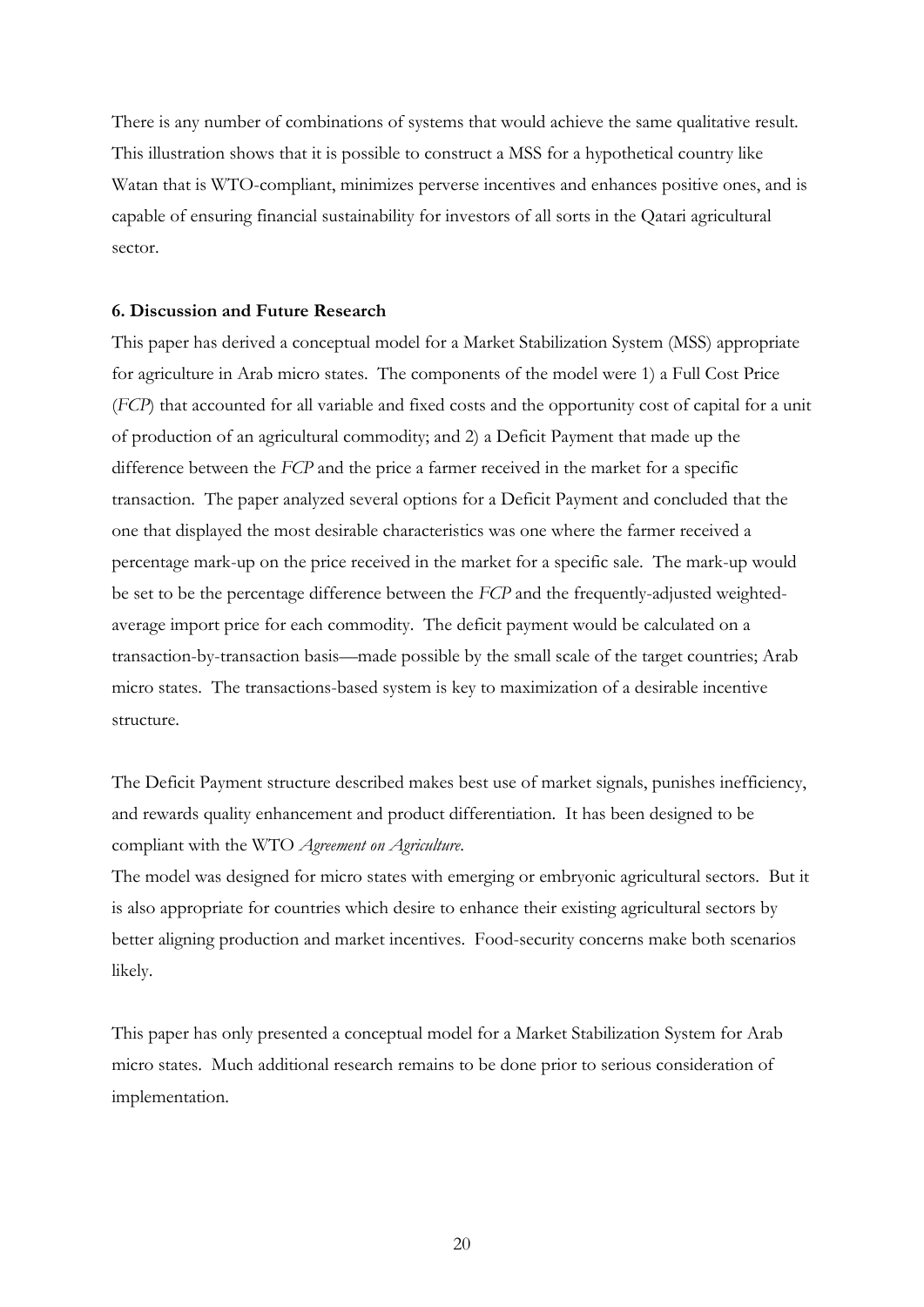Any domestic support system contains the seeds for fraudulently gaming the system. It is beyond the scope of this paper to address fraud and audit issues, but anti-fraud measures should rank high on the list of future research topics. Two potential sources of fraud initially come to mind: 1) origin fraud; and 2) collusion between buyer and seller to fraudulently overstate invoice price.

Additional research must be conducted on the incentive effects of various alternative Deficit-Payment formats. This paper has just scratched the surface by discussing a few options. This paper provided a simple numerical example of the functioning of a potential Market Stabilization System for agriculture in a hypothetical Arab micro state. If the system is to become operational in any particular country, substantial research must be devoted to optimizing data sources for each affected commodity, in order to produce *FC*Ps that are precise representations of full economic costs.

Finally this paper did not address the administration of a MSS. All of the institutional details, and day-to-day administrative functions, must be delineated in future research.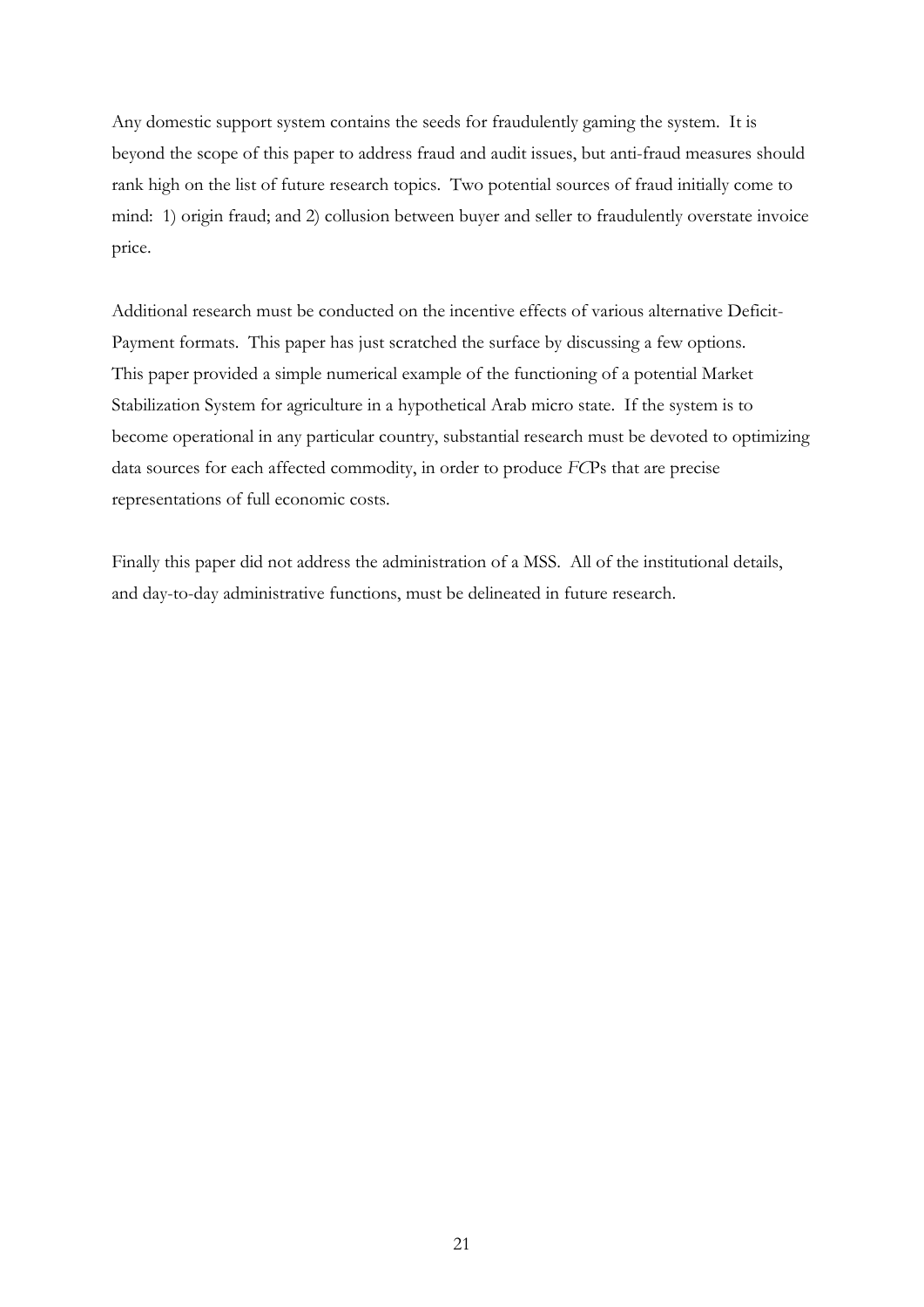#### **References**

- Agricultural & Applied Economics Association (AAEA), 2000. *Commodity Costs and Returns Estimation Handbook*, Ames, Iowa.
- Al-Nasser, a., 2006. Regional Report: Poultry industry in Kuwait. *World's Poultry Science Journal,*  62, 702-708.
- Al Mutairi, M. E., Tian, G., Tan, A., 2009. Corporate finance practice in Kuwait: a survey to confront theory with practice. Paper presented to the 22<sup>nd</sup> Australasian Finance and Banking Conference 2009. Available at [http://ssrn.com/abstract=1456750.](http://ssrn.com/abstract=1456750)
- Benjelloun, H., 2009. Portfolio diversification: evidence from Qatar and the UAE. *Int. J.Econ. Iss.*, 2, 9-15.
- Benjelloun, H., Squalli, J., 2008. Do general indexes mask sectoral inefficiencies? A multiple variance ratio assessment of Middle Eastern equity markets. *Int. J. Man. Fin.*, 4, 136-151.
- Bjornson, B., Innes, R., 1992. Another look at returns to agriculture and nonagricultural assets, *Am. J. Agric. Econ.*, 74, 109-119.
- De Pauw, E., 2010. Land survey for suitability and availability for food and feed production in Qatar. *The Agricultural Sector in Qatar: Challenges and Opportunities*, International Center for Agricultural Research in Dry Areas (ICARDA), Aleppo, Syria.
- Erickson, K.W., Mishra, A.M., Moss, C.B., 2001. Rates of return in the farm and non-farm sectors: a time series comparison. Paper presented to the 2001 Annual Meeting of Western Agricultural Economics Association, July 8-11, Utah.
- Food and Agricultural Organization (FAO) 2010. Country profile: food security indicators— Kuwait. FAO Rome.
- Fullerton, D., 1987. The indexation of interest, depreciation and tax reform in the United States. *J. Pub. Econ.*, 32, 25-51.
- Hall, R., Jorgenson, D., 1967. Tax policy and investment behavior. *Am. Econ. Rev.*, 57, 391-414.
- Hopkins, J.W., Morehart M., 2002. An empirical analysis of the farm problem: comparability in rates of return, in Luther Tweeten and Stanley R. Thompson-eds. *Agricultural Policy for 21st Century* Iowa State Press, Iowa, 70-90.
- Huber, P.J., 1964. Robust estimation of a location parameter, *Annals of Mathematical Statistics*, 35, 73–101.
- Hulten, C.R., Wykoff, F.C., 1981. The measurement of economic depreciation, in C.R. Hultened., *Depreciation, Inflation, and the Taxation of Income from Capital*, Urban Institute Press, Washington DC, 81-125.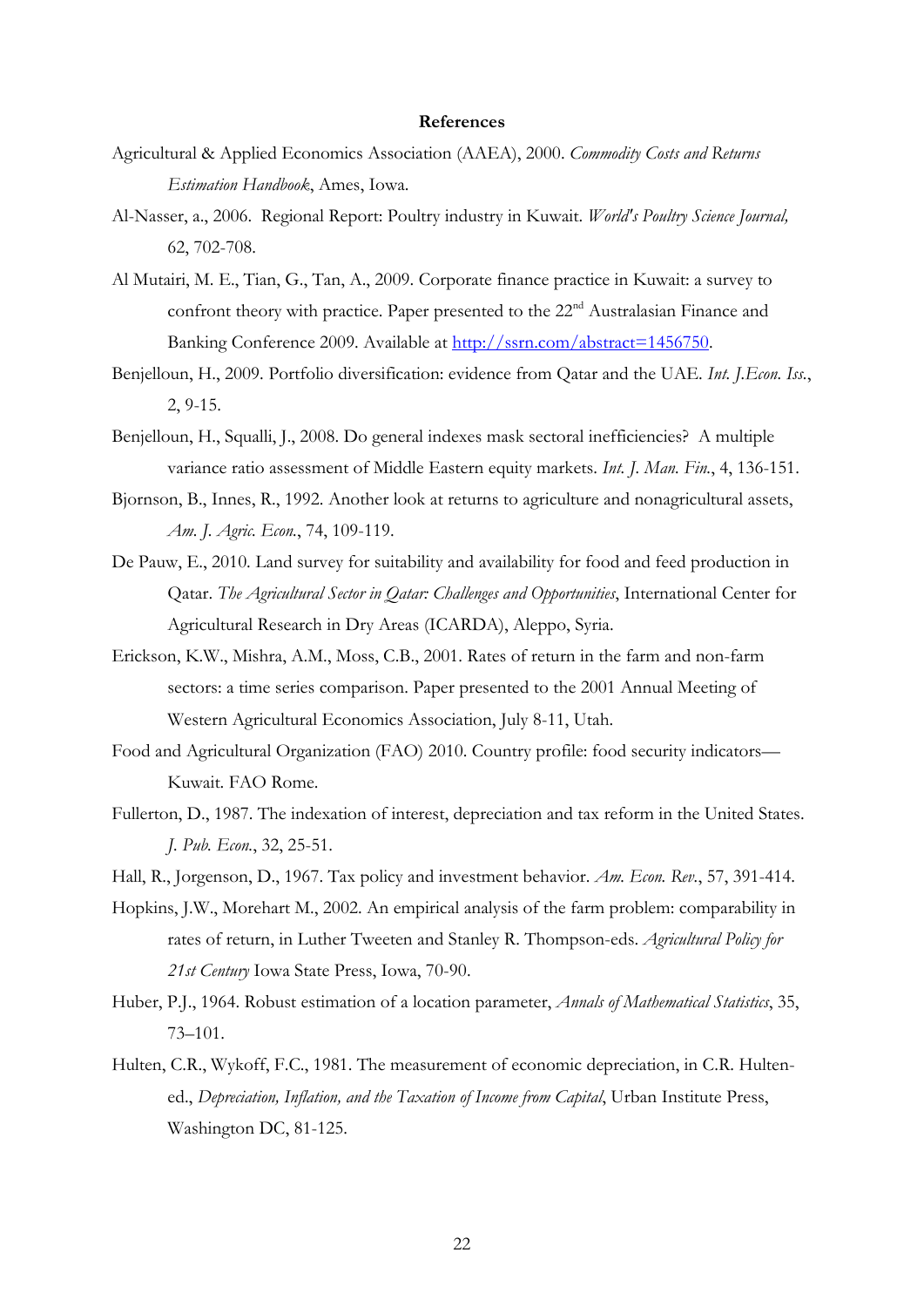- IMF, 2009. *Global Financial Stability Report*, International Monetary Fund, October, Washington DC.
- Jorgenson, D., 1963. Capital theory and investment behavior, *Am. Econ. Rev.*, 53, 247-259.
- Klein, B., Leffler, K., 1981. The role of market forces in assuring contractual performance, *J. Pol. Econ.*, 89, 615-641.
- Lagerkvist, C., 1999. The user cost of capital in Danish and Swedish agriculture, *Eur. Rev. Ag. Econ.*, 26, 79-100.
- Landes, W.M., Posner, R.A., 1987. Trademark law: an economic perspective, *J. Law Econ.*, 30, 265-309.
- Lewis, P.E.T., Hall, N.H., Savage, C.R., Kingston, A.G., 1988. Taxation, cost of capital and investment in Australian agriculture, *Aust. J. Agric. Econ.*, 32, 15-21.
- Lintner, J., 1964. The valuation of risky assets and the selection of risky investments in stock portfolios and capital budgets, *Rev. Econ. Stat.*, 47, 13-37.
- Mazid, A. Aw-Hassan, A., 2010. Report on cost production costs in Qatar, *The Agricultural Sector in Qatar: Challenges and Opportunities*, International Center for Agricultural Research in Dry Areas (ICARDA), Aleppo, Syria, 413-424.
- Narrod, C., Roy, D., Okello, J., Avendãno, B., Rich, K., Thorat, A., 2009. Public-private partnerships and collective action in high value fruit and vegetable supply chains, *Food Policy*, 34, 8-15.
- Qatar National Food Security Programme (QNFSP) 2012.<http://www.qnfsp.gov.qa/>
- Qatar Statistics Authority (2009): Monthly HS 8-digit data for 2004-2006 provided electronically.
- Raboy, D.G., Simpson, T., 1992. A methodology for tariffication of commodity trade in the presence of quality differences—the case of peanuts, *World Econ.*, 15, 271-281.
- Raboy, D.G., Wiggins S.N., 1997. Intangible capital, hedonic pricing and international transfer prices, *Pub. Fin. Rev.*, 25, 347-365.
- Rich, K.M., Narrod, C.A., 2010. The role of public-private partnerships in promoting smallholder access to livestock markets in developing countries, Discussion Paper 01001, International Food Policy Research Institute, Washington DC.
- Rosenbaum, R.E., Wilson W.W., 1991. Quality differentials and prices: are cherries lemons?, *J. Ind. Econ.*, 34, 649-658.
- Rousseeuw, P.J., 1984. Least median of squares regression, *J. Am. Stat. Assoc.*, 79, 871–880.
- Sharpe, W.F., 1964. Capital asset prices: a theory of market equilibrium under conditions of risk, *J. Fin.*, 19, 425-442.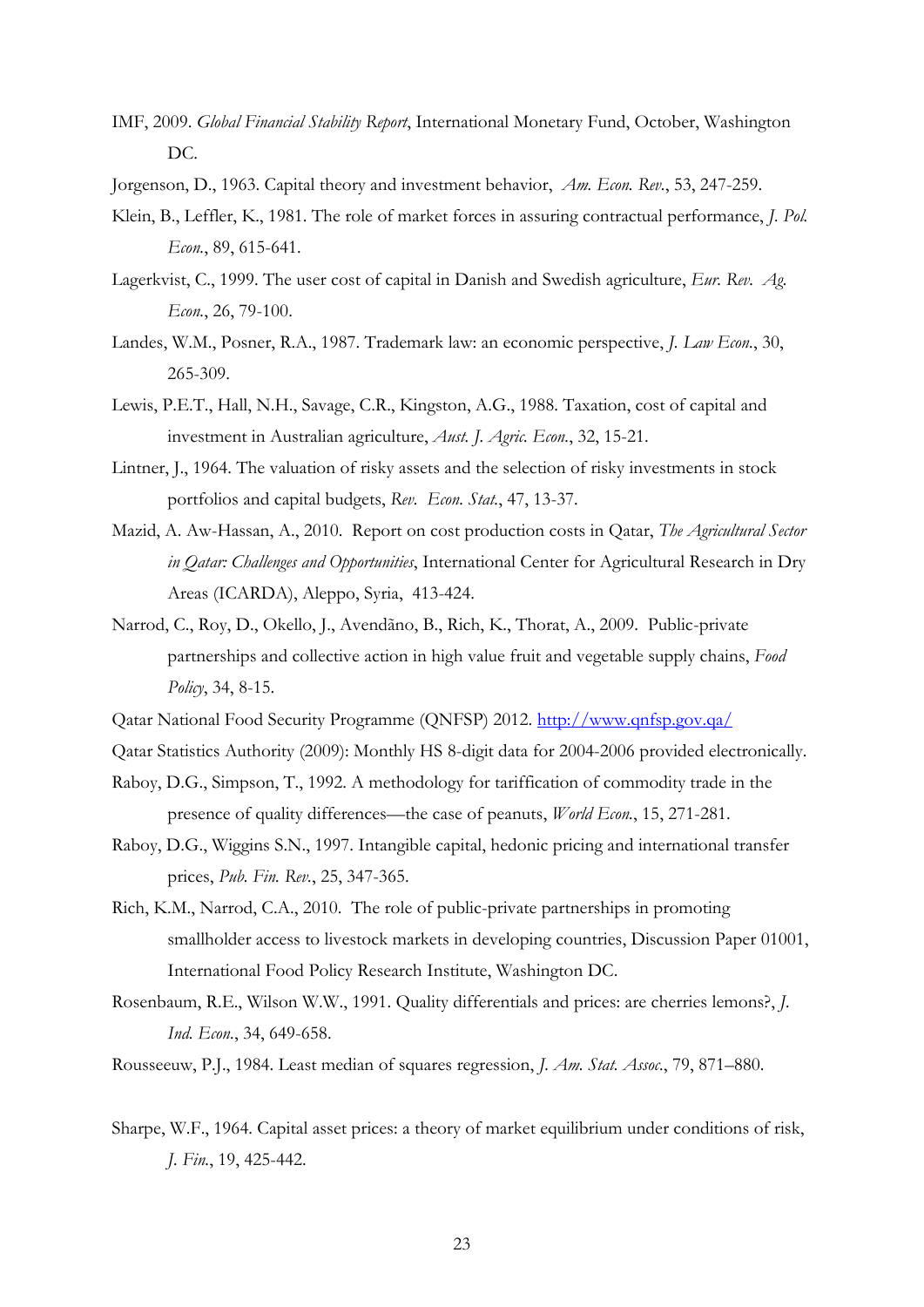Streeten, P., 1993. The special problems of small countries, *World Dev.*, 21, 197-202.

- Turvey, C.G., Driver, H.C., 1987. Systematic and nonsystematic risks in agriculture," *Can. J. Agric. Econ.*, 35, 387-401.
- United Arab Emirates (UAE), Ministry of Economy, 2006. *Statistical Abstract*, Accessed in February 2010. [http://www.economy.ae/English/EconomicAndStatisticReports/StatisticReports/Statis](http://www.economy.ae/English/EconomicAndStatisticReports/StatisticReports/StatisticAbstract/Pages/sa2006.aspx) [ticAbstract/Pages/sa2006.aspx](http://www.economy.ae/English/EconomicAndStatisticReports/StatisticReports/StatisticAbstract/Pages/sa2006.aspx) .
- United Arab Emirates (UAE), National Bureau of Statistics. Accessed in May 2012. [http://www.uaestatistics.gov.ae](http://www.uaestatistics.gov.ae/)
- USDA-Economic Research Service, 2009: "Commodity Costs and Returns," at [http://www.ers.usda.gov/Data/CostsAndReturns/,](http://www.ers.usda.gov/Data/CostsAndReturns/) Washington DC.
- USDA-Foreign Agricultural Service (USDA-FAS) 2006. Kuwait poultry products annual poultry meat report 2006. GAIN Report KU6002. United States Department of Agriculture, Washington DC,
- Verardi, V., Croux C., 2009. Robust regression in stata, *Stata J.*, 9, 439-453.
- Wiggins, S., Raboy, D.G., 1996. Price premia to name brands: an empirical analysis, *J. Ind. Econ.*, 44, 377-388.
- Williamson, O., 1975. *Markets and Hierarchies,* Free Press, New York, NY.
- World Bank 2009. *Improving Food Security in Arab Countries*. World Bank. Washington DC.
- World Trade Organization, 1995. *Agreement on Agriculture*, Geneva, CH.
- World Trade Organization, Committee on Agriculture, 2008. *Revised Draft Modalities for Agriculture*, TN/AG/W/4/Rev. 4, December, Geneva, CH.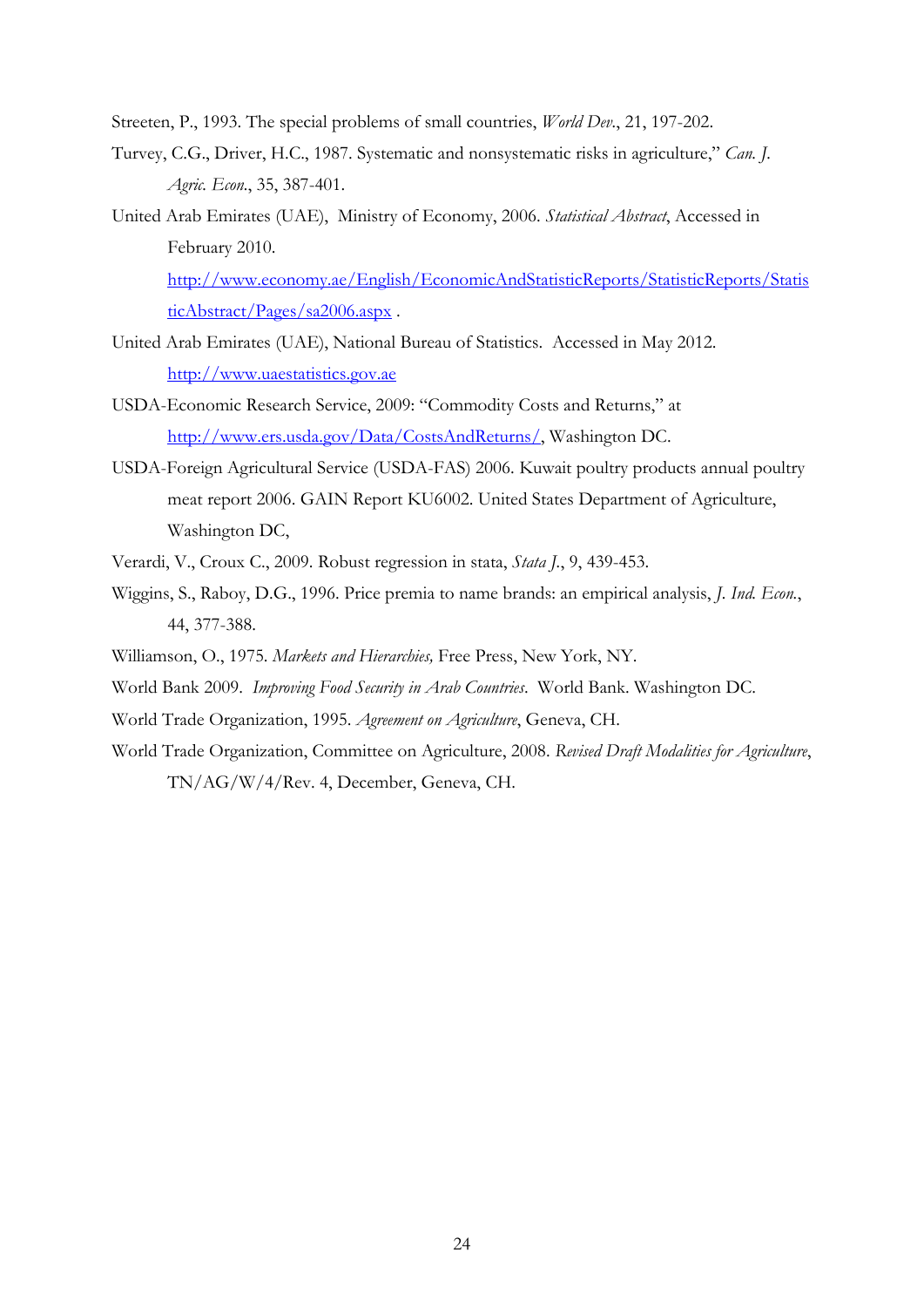|                        |                                                                       | Total   |             |
|------------------------|-----------------------------------------------------------------------|---------|-------------|
|                        |                                                                       | Farm    | Per hectare |
| <b>Variable Costs</b>  | Tillage and Leveling                                                  |         | \$98        |
|                        | Seed                                                                  |         | \$18        |
|                        | Fertilizer and other chemicals                                        |         | \$97        |
|                        | Water                                                                 |         | \$76        |
|                        | Maintenance                                                           |         | \$57        |
|                        | Labor                                                                 |         | \$235       |
|                        | Harvesting and Transport                                              |         | \$95        |
|                        | Packing materials                                                     |         | \$33        |
| <b>Allocated Fixed</b> | Marketing Costs                                                       | \$300   | \$3         |
| <b>Costs</b>           |                                                                       |         |             |
|                        | Computer Services                                                     | \$100   | \$1         |
|                        | Accounting Costs                                                      | \$900   | \$9         |
|                        | Management Overhead                                                   | \$2,600 | \$26        |
|                        | General Farm Overhead                                                 | \$1,700 | \$17        |
|                        | Other Farm Overhead                                                   | \$1,100 | \$11        |
|                        | Source: Data from ICARDA, provided by Aden Aw-Hassan and Ahmad Maziz. |         |             |

# **Table 1: Corn Farm Operating Costs (100 hectare farm)**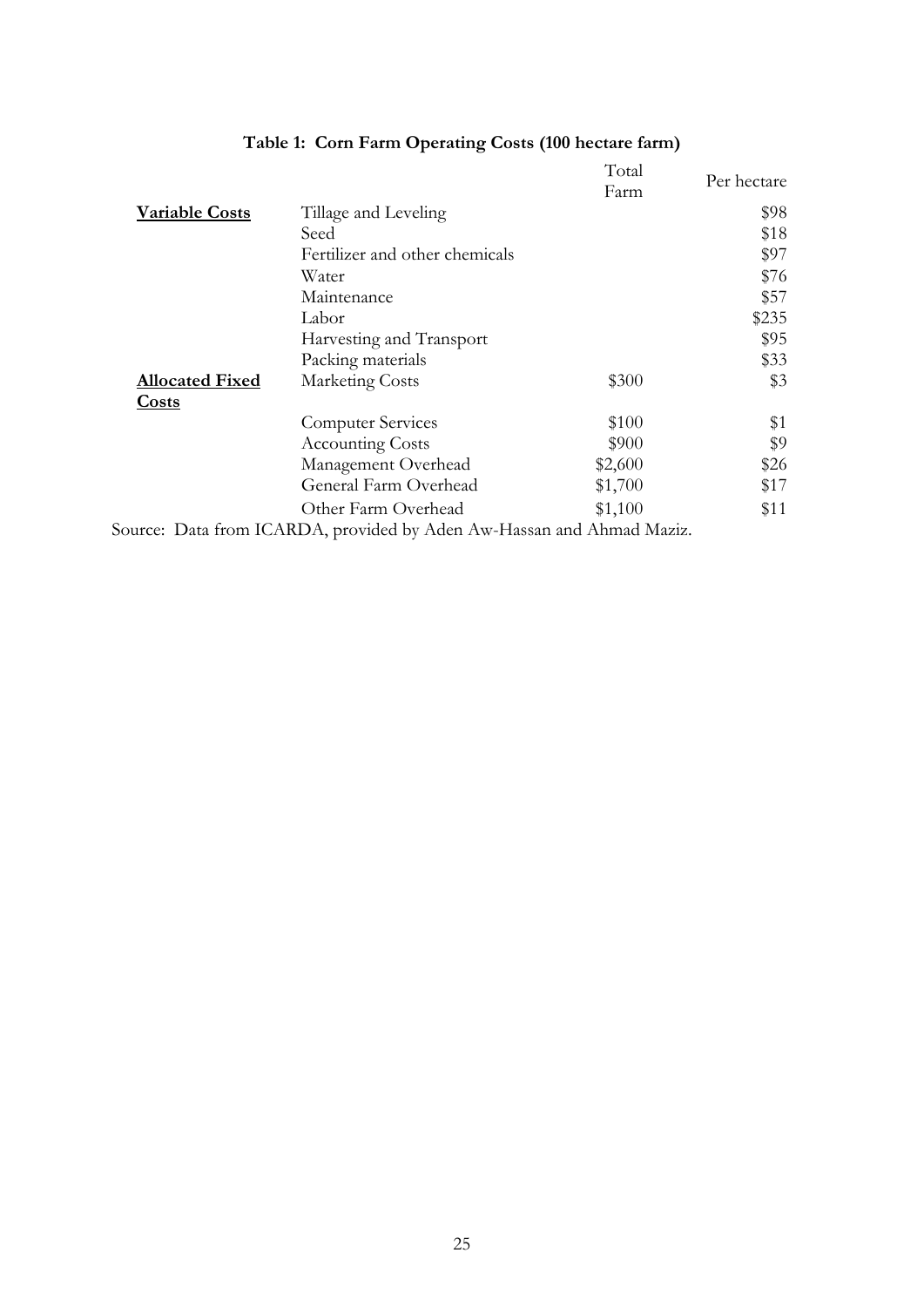## **Table 2: Machinery Requirements, Unit Prices, Economic Depreciation and User Cost of Capital for a Representative Arid-Climate 100 Hectare Corn Farm**

| Machinery                      | Number       | Unit price<br>(US\$) | Economic<br>Depreciation | User cost of<br>capital |
|--------------------------------|--------------|----------------------|--------------------------|-------------------------|
| Tractor FEL (Small)            | $\mathbf{1}$ | \$60,000             | 0.1633                   | \$12,942.00             |
| Tractor (Medium)               | 1            | \$90,000             | 0.1633                   | \$19,413.00             |
| Planter 4 m                    | 1            | \$65,000             | 0.0971                   | \$9,717.50              |
| Irrigation boom & sprinkler    | 1            | \$85,000             | 0.0971                   | \$12,707.50             |
| Irrigation pipe network &      | 10km         | \$45,000             | 0.0971                   | \$6,727.50              |
| pump                           |              |                      |                          |                         |
| Plough (Moouldboard)           | $\mathbf{1}$ | \$25,000             | 0.0971                   | \$3,737.50              |
| Cultivator 15 tyne (Duck foot) | 1            | \$25,000             | 0.0971                   | \$3,737.50              |
| Boomsprayer 12m 2000l          | 1            | \$40,000             | 0.0971                   | \$5,980.00              |
| Fertilizer spreader 20m        | 1            | \$40,000             | 0.0971                   | \$5,980.00              |
| Combine harvestor (4m)         | 1            | \$250,000            | 0.0971                   | \$37,375.00             |
| Grain handling equipment       | 1            | \$8,000              | 0.0971                   | \$1,196.00              |
| Grain storage (40 tonne)       | 1            | \$10,000             | 0.1225                   | \$1,749.00              |
| Machinery shed (30m ' 10m)     | 1            | \$20,000             | 0.1225                   | \$3,498.00              |
| Machinery workshop/store       | 1            | \$25,000             | 0.1225                   | \$4,372.50              |
| Truck (5 tonne)                | 1            | \$55,000             | 0.2537                   | \$16,835.50             |
| Pickup vehicle                 | 1            | \$22,000             | 0.3333                   | \$8,485.40              |
| Computers                      | 1            | \$1,500              | 0.2729                   | \$487.95                |
| <b>TOTALS</b> for 100 hectares |              | \$866,500            |                          | \$154,942               |
| Per hectare costs              |              | \$8,665              |                          | \$1,549                 |

Source: Original cost data from ICARDA, provided by Aden Aw-Hassan. Economic depreciation rates from Hulten and Wykoff (1981)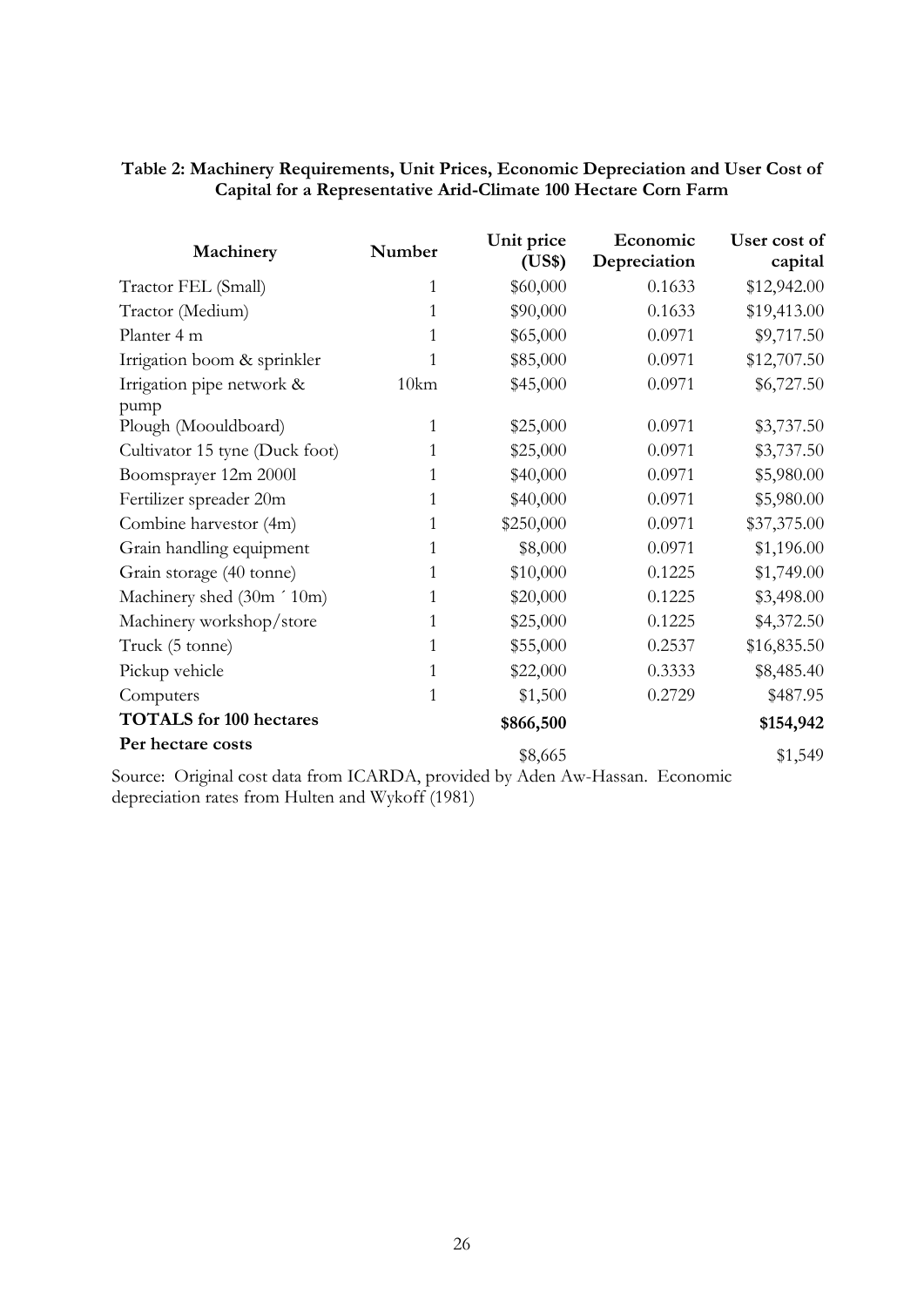|                                       |                                                                         | Total<br>Farm | Per hectare |
|---------------------------------------|-------------------------------------------------------------------------|---------------|-------------|
| <b>Variable Costs</b>                 | Tillage and Leveling                                                    |               | \$98        |
|                                       | Seed                                                                    |               | \$18        |
|                                       | Fertilizer and other chemicals                                          |               | \$97        |
|                                       | Water                                                                   |               | \$76        |
|                                       | Maintenance                                                             |               | \$57        |
|                                       | Labor                                                                   |               | \$235       |
|                                       | Harvesting and Transport                                                |               | \$95        |
|                                       | Packing materials                                                       |               | \$33        |
| <b>Allocated</b><br><b>Overheads</b>  | <b>Marketing Costs</b>                                                  | \$300         | \$3         |
|                                       | <b>Computer Services</b>                                                | \$100         | \$1         |
|                                       | <b>Accounting Costs</b>                                                 | \$900         | \$9         |
|                                       | Management Overhead                                                     | \$2,600       | \$26        |
|                                       | General Farm Overhead                                                   | \$1,700       | \$17        |
|                                       | Other Farm Overhead                                                     | \$1,100       | \$11        |
| <b>User Cost of</b><br><b>Capital</b> | Tractor FEL (Small)                                                     | \$12,942.00   | \$129       |
|                                       | Tractor (Medium)                                                        | \$19,413.00   | \$194       |
|                                       | Planter 4 m                                                             | \$9,717.50    | \$97        |
|                                       | Irrigation boom & sprinkler                                             | \$12,707.50   | \$127       |
|                                       | Irrigation pipe network & pump                                          | \$6,727.50    | \$67        |
|                                       | Plough (Moouldboard)                                                    | \$3,737.50    | \$37        |
|                                       | Cultivator 15 tyne (Duck foot)                                          | \$3,737.50    | \$37        |
|                                       | Boomsprayer 12m 2000l                                                   | \$5,980.00    | \$60        |
|                                       | Fertilizer spreader 20m                                                 | \$5,980.00    | \$60        |
|                                       | Combine harvestor (4m)                                                  | \$37,375.00   | \$374       |
|                                       | Grain handling equipment                                                | \$1,196.00    | \$12        |
|                                       | Grain storage (40 tonne)                                                | \$1,749.00    | \$17        |
|                                       | Machinery shed (30m '10m)                                               | \$3,498.00    | \$35        |
|                                       | Machinery workshop/store (30m '<br>10m)                                 | \$4,372.50    | \$44        |
|                                       | Truck (5 tonne)                                                         | \$16,835.50   | \$168       |
|                                       | Pickup vehicle                                                          | \$8,485.40    | \$85        |
|                                       | Computers                                                               | \$487.95      | \$5         |
|                                       | TOTAL Per HECTARE=                                                      |               | \$2,324     |
|                                       | YIELD Per HECTARE (tonnes)=                                             |               | 6           |
|                                       | <b>Economic Cost Per Tonne=</b>                                         |               | \$387       |
|                                       | Source: calculations from Tables 1 and 2. Yield data from DePauw (2010) |               |             |

# **Table 3: Economic Cost of Corn Per Tonne**